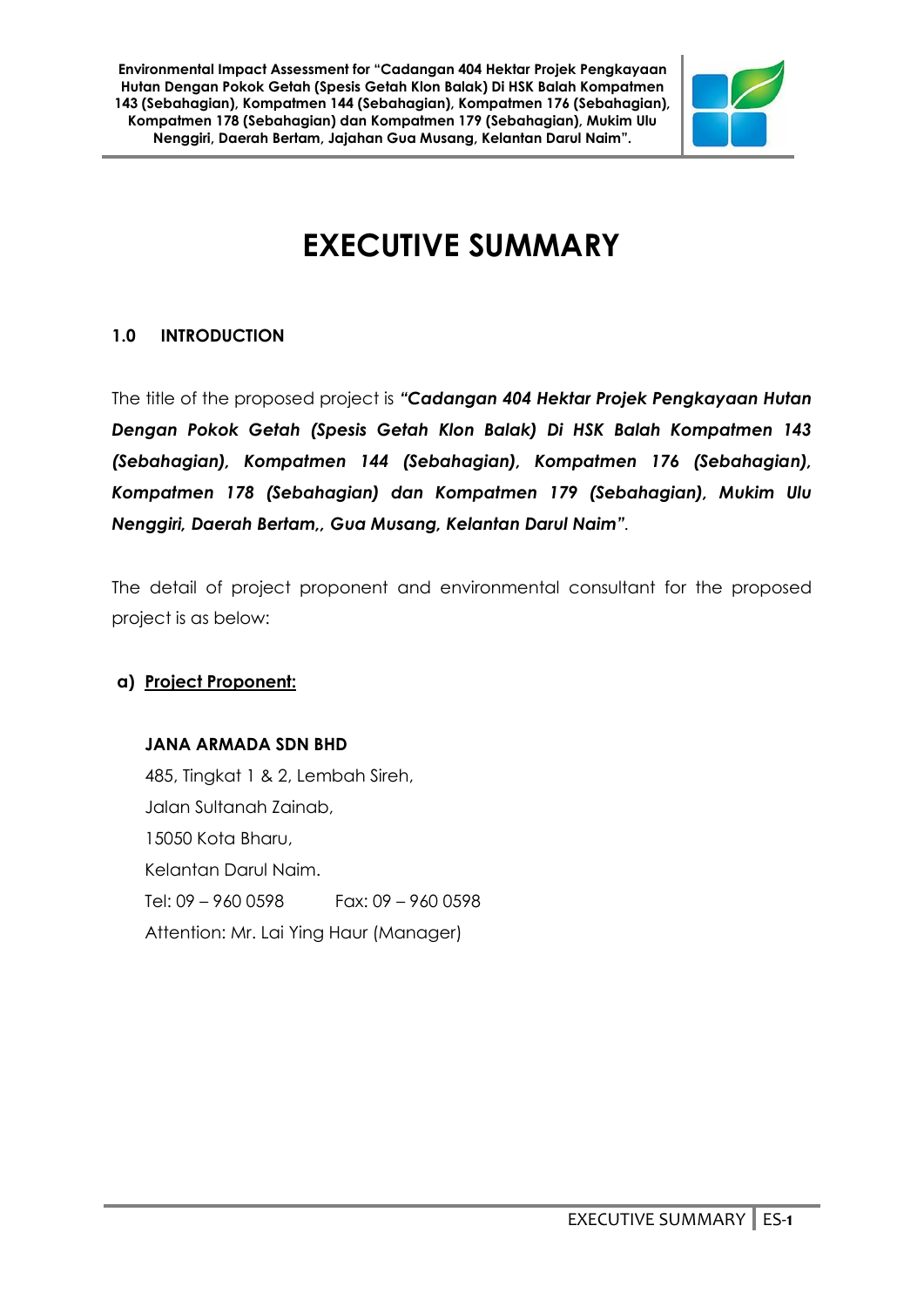

# **b) EIA consultant:**

# **GS ALAM LESTARI SOLUTIONS**

PT 1220, Tingkat 1, Taman Bendahara, 16100 Kota Bharu, Kelantan Darul Naim. Attention: Mr. Mohd Zikri Bin Azmi



# **1.1 Legal Requirement**

This proposed project falls under **Activity 5 (e)** in the **First Schedule** of the **Environmental Quality (Prescribed Activities) (Environmental Impact Assessment) Order 2015** which describes that the *"Development of planted forest covering an area of 100 hectares or more but less than 500 hectares."*

# **2.0 PROJECT DESCRIPTION**

# **a) Project Location**

The general location of proposed project site is located approximately between latitude 05˚08'42.11"N - 05˚10' 38.78"N and longitude of 101˚42'25.88"E - 101˚43'37.27"E. The nearest major town is Gua Musang town about 73.0 km (actual distance) to the southeast of proposed project site. Based on site survey during field work, as well as information gathered from JAKOA Negeri Kelantan & Terengganu, the nearest Orang Asli settlement are Orang Asli Kg. Bering (Pos Pasik) was located 1.0 km east from the project boundary.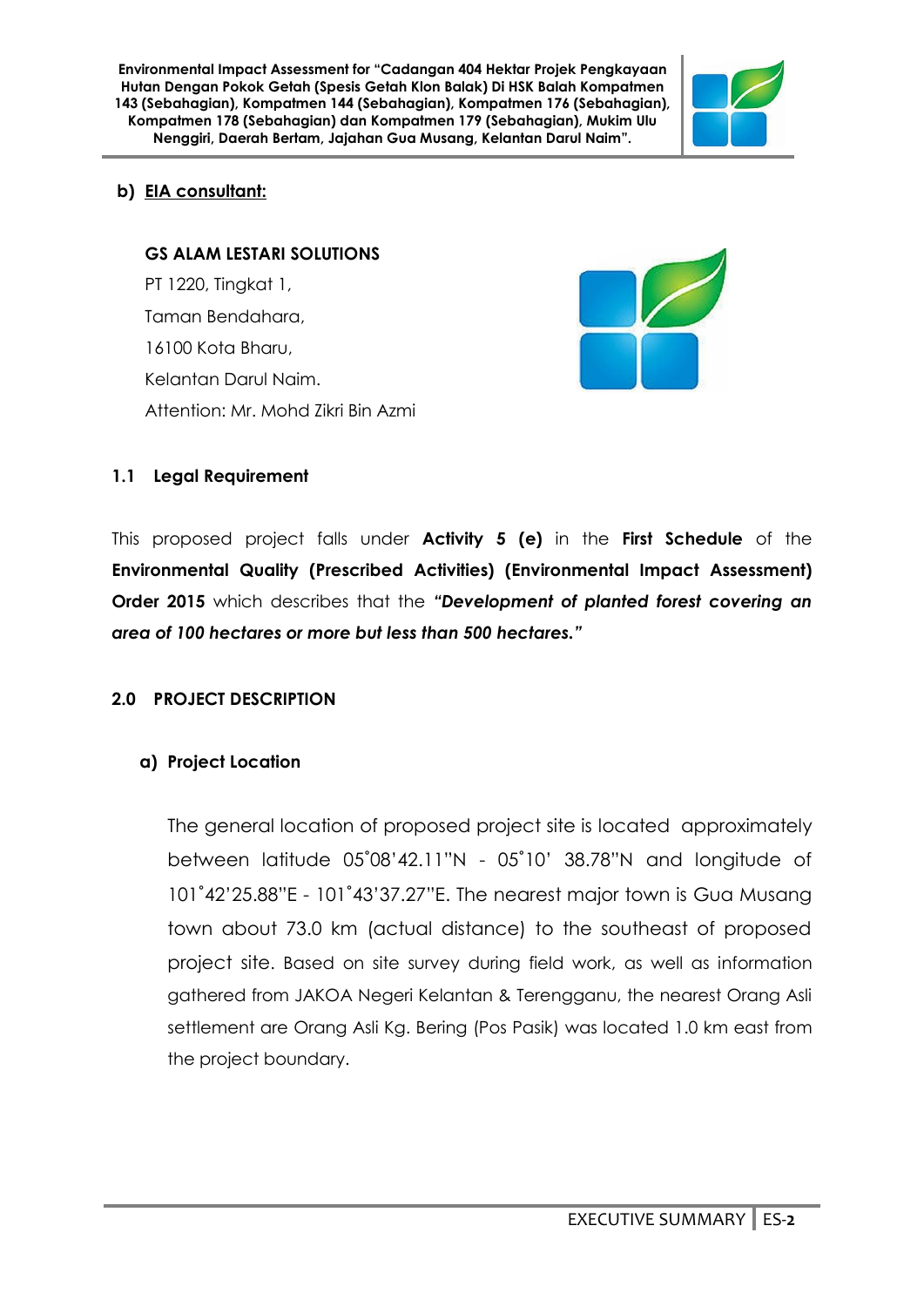

# **d) Access Road**

The existing main road to the proposed site is by using route D29 (Jelawang – Gua Musang). To enter the proposed project site, it can be accessed from Kg. Meranto by using the existing logging track before reach the proposed project site which is about 43.0. The entrance of this access road located at the east of project site.

# **e) Project Concept**

The proposed project site involves a total of 404.0 hectares of land area will be developed with **rubber forest plantation**. The rubber forest plantation will be planted at slope area that less than 25 degree. While method silviculture (forest timber trees) will be applied at the whole area including the slope area more than 25 degree to re-establish the logger over within proposed project site. Silviculture is the act of renewing tree cover by establishing young trees naturally or artificially, generally promptly after the previous stand or forest has been removed.

# **f) Phase Development**

The development phase for this proposed project will adopt a sustainable plantation which applied zero burning technique as an environmental friendly land preparation method to minimize the impact to the environment. The **rubber forest plantation** process will be executed in four (4) phase which is every phase will divided into block.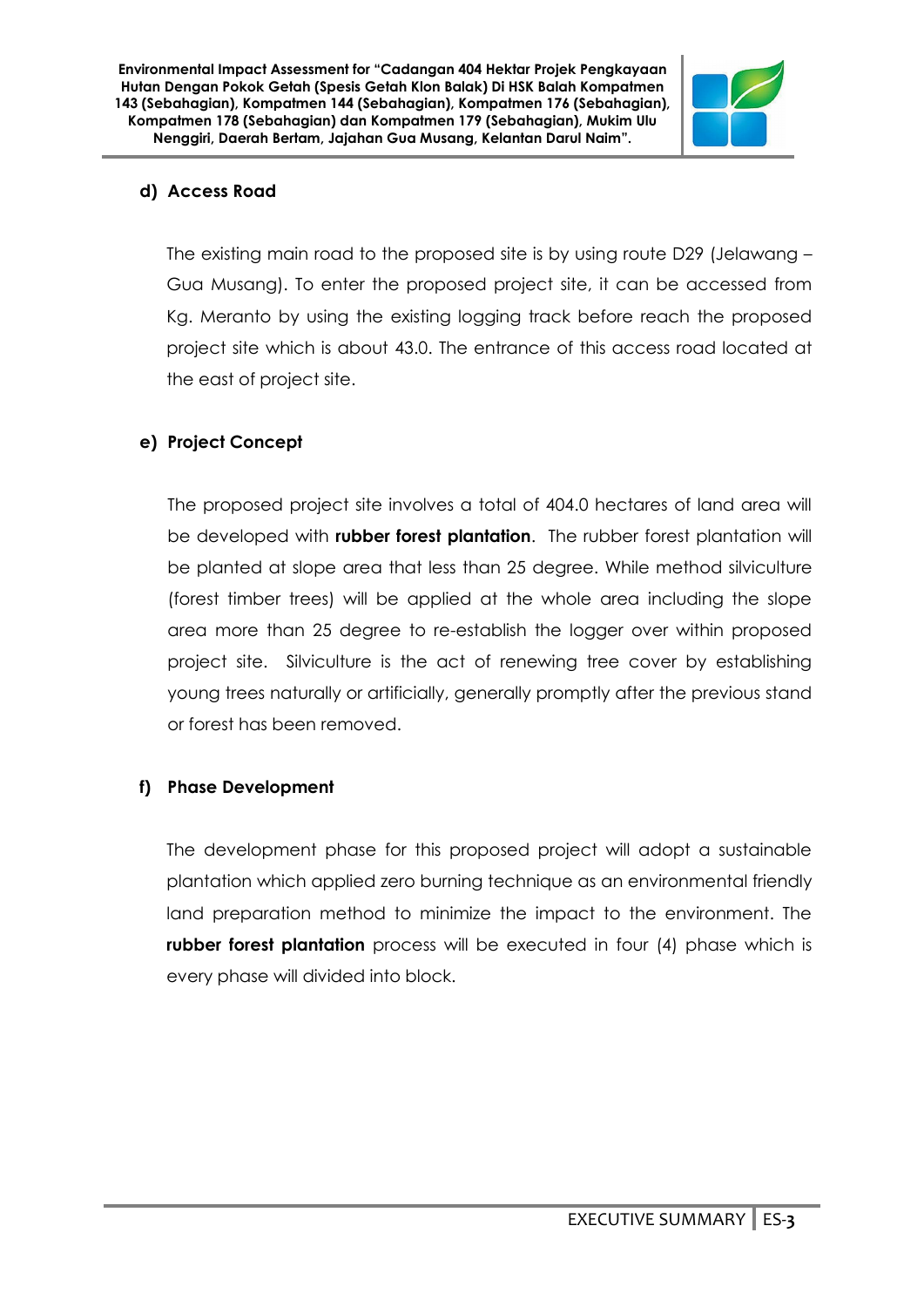

#### **3.0 EXISTING ENVIRONMENT: PHYSICAL**

#### **a) Surrounding Land Use**

According to **Rancangan Struktur Negeri Kelantan (RSNK 2020)** and **Rancangan Tempatan Jajahan Gua Musang (RTJGM 2020)** revealed that proposed project site is located within Forest Reserve area. Most of the forest land is under the Balah Forest Reserve covers an area of about 55,664 hectares which is located at the east, south, west, and north part of proposed project site. While, about 3-5 km at the northeast and north of proposed project site, there are existing oil palm plantation owned by **Golden Palm Growers Sdn. Bhd**. and Timber Latex Clone (TLC) Plantation by **Kompleks Perkayuan Kelantan (KPK) Sdn. Bhd.**

#### **b) Topography**

The general topography of the proposed project site and its surrounding areas is undulating to the hilly landscape of southwest of the project area to the northeast of the project area. Its elevations ranging from 240 m above mean sea level in the eastern part of the proposed project site to about 760 m above mean sea level in the western part of the proposed project site

#### **c) Geology**

According to the distribution **Map of Geological and Mining** in Negeri Kelantan, the perm and acid instrusives is dominated within this area. The perm often consists of phylite, slate and shale with subordinate sandstone and shist. According to the analysis made with mineral map produces by **Department of Mineral & Geosciences**, it was noted that the proposed project site is identified as undifferentiated sedimentary and metamorphic rock area.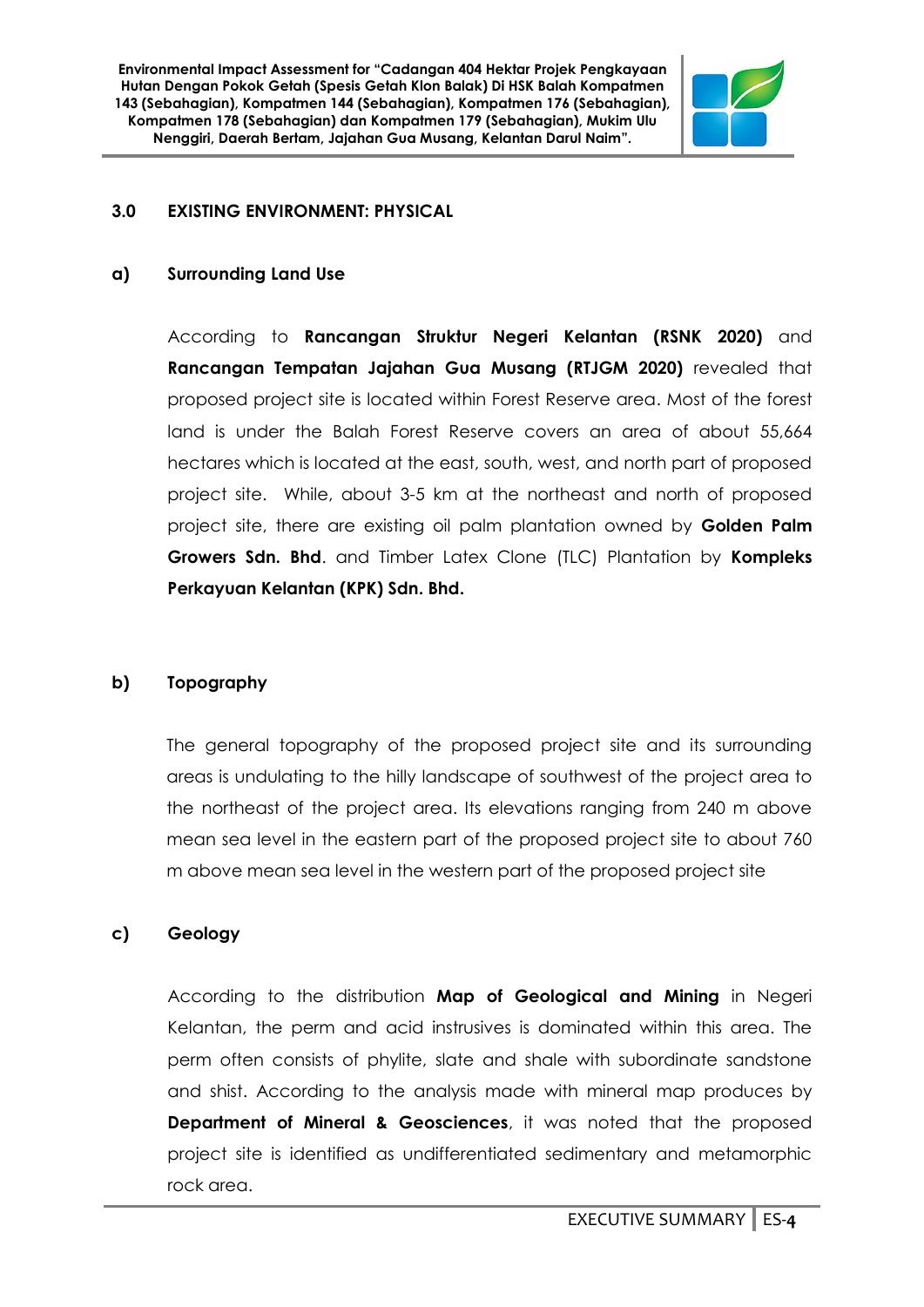

### **d) Soil**

From the semi-detailed soil survey of Soil Suitability Report produced by the Kelantan Department of Agriculture, it is consists of five (5) soil series which is Bungor Series, Kuala Brang Series, Kuah Series, Padang Besar Series and Steepland. A part of this soil types is also soil series being labelled as Steep Land which is represent area with a slope more than 30°.

Based on the calculation developed by DOA and DID, the average soil loss during the existing condition is about 0.39 mt/ha/yr and whereas the sediment yield is about 2.85 mt/ha/event.

# **e) River Systems And Drainage Patern**

There are three main sub-tributary rivers was found in the proposed area which are tributary and sub-tributary of Sungai Kenong, Sungai Ayam and tributary of Sungai Kenren. It was noted that Sungai Ayam which is triburaty of Sg. Bering and tributary & sub-triburaty of Sg. Kenong within the project area will flow into Sungai Jenera. Tributary of Sg. Kenren will flow into Sg.Puian after that it will flow into Sungai Jenera.

It was noted that all stream and tributary within the project area will flow into Sungai Jenera after that it will flow to Sg. Nenggiri, Sg. Nenggiri to Sg. Galas and finally will discharge into Sg. Kelantan

#### **f) Climate and Meteorology**

In the absence of meteorology station in the vicinity of the proposed project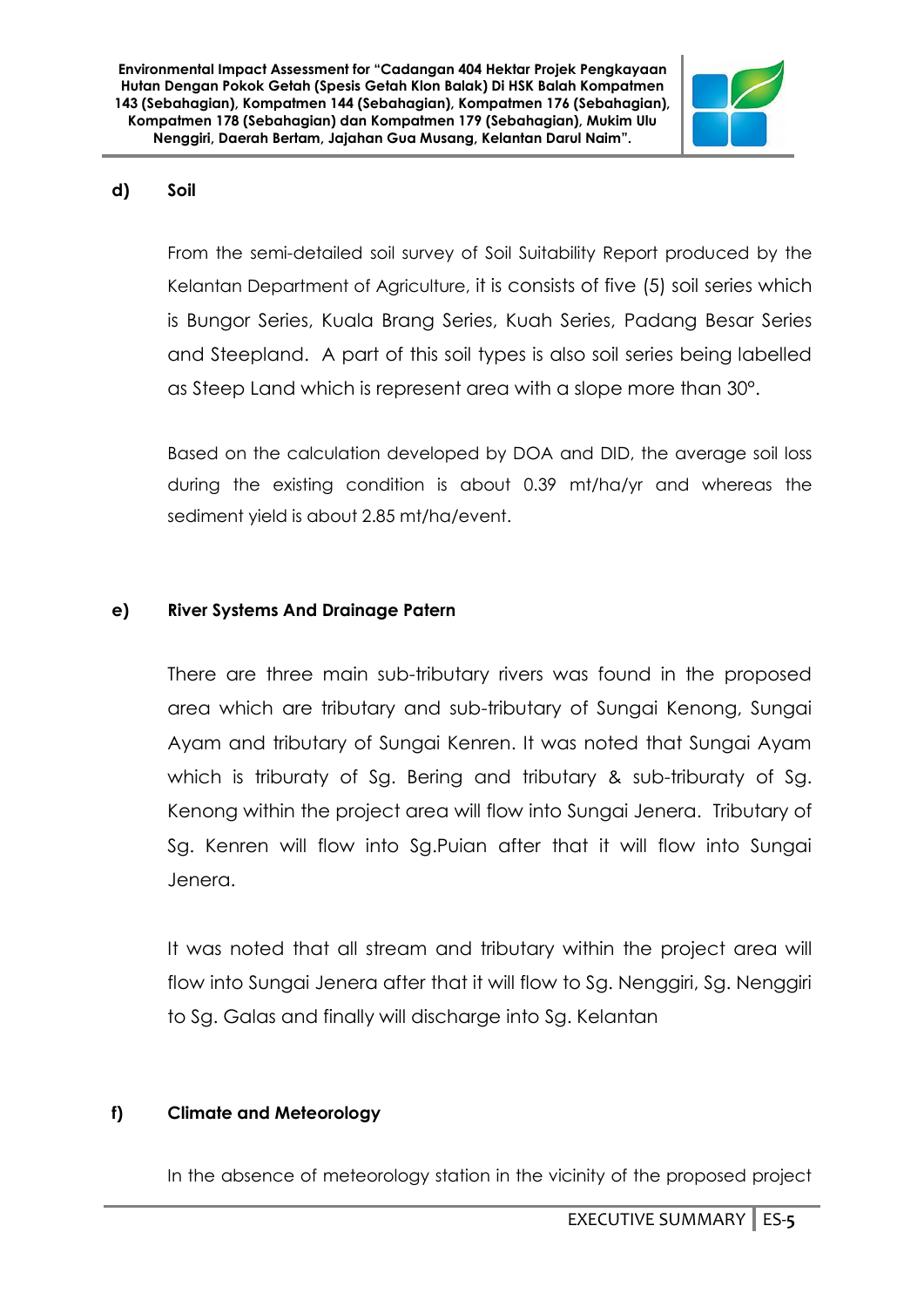

site, local meteorological data recorded at Kuala Krai Meteorological Station was used where all the meteorology data used was from Department of Meteorological Malaysia.

The summary of meteorological data is describes in Table1.0.

| Parameter        | <b>Meteorological Information Data</b><br>$(2001 - 2014)$ |
|------------------|-----------------------------------------------------------|
| Mean Temperature | Highest: $28.4^{\circ}$ C in May 2010                     |
|                  | Lowest: 23.8°C in January 2009                            |
| Average Monthly  | Highest: 641.2 mm (December)                              |
| Rainfall         | Lowest: 100.4 mm (April)                                  |
| Mean Humidity    | Highest: 93.1% in December 2005                           |
|                  | Lowest: 78.7% in February 2005                            |

# **Table 1.0 Meteorological Information Data at Kuala Krai Station**

# **g) Ambient Air Quality**

There are two (2) ambient air quality monitoring stations selected for the study. The parameter measured for air quality data is Total Suspended Particulate (TSP). The values of TSP for both stations are 42  $\mu$ g/m<sup>3</sup> and 83 µg/m<sup>3</sup> . The air quality results can be describes as good due to the existing condition of proposed project site as a forest area and far from any air quality-threatening activities.

# **h) Ambient Noise Level**

Two (2) locations of ambient noise level monitoring stations were selected. The noise levels (Leq) in N1 and N2 was 56.2 dB (A) and 59.8 dB (A) during daytime, while 73.6 dB (A) and 61.9 dB (A) during night time respectively. This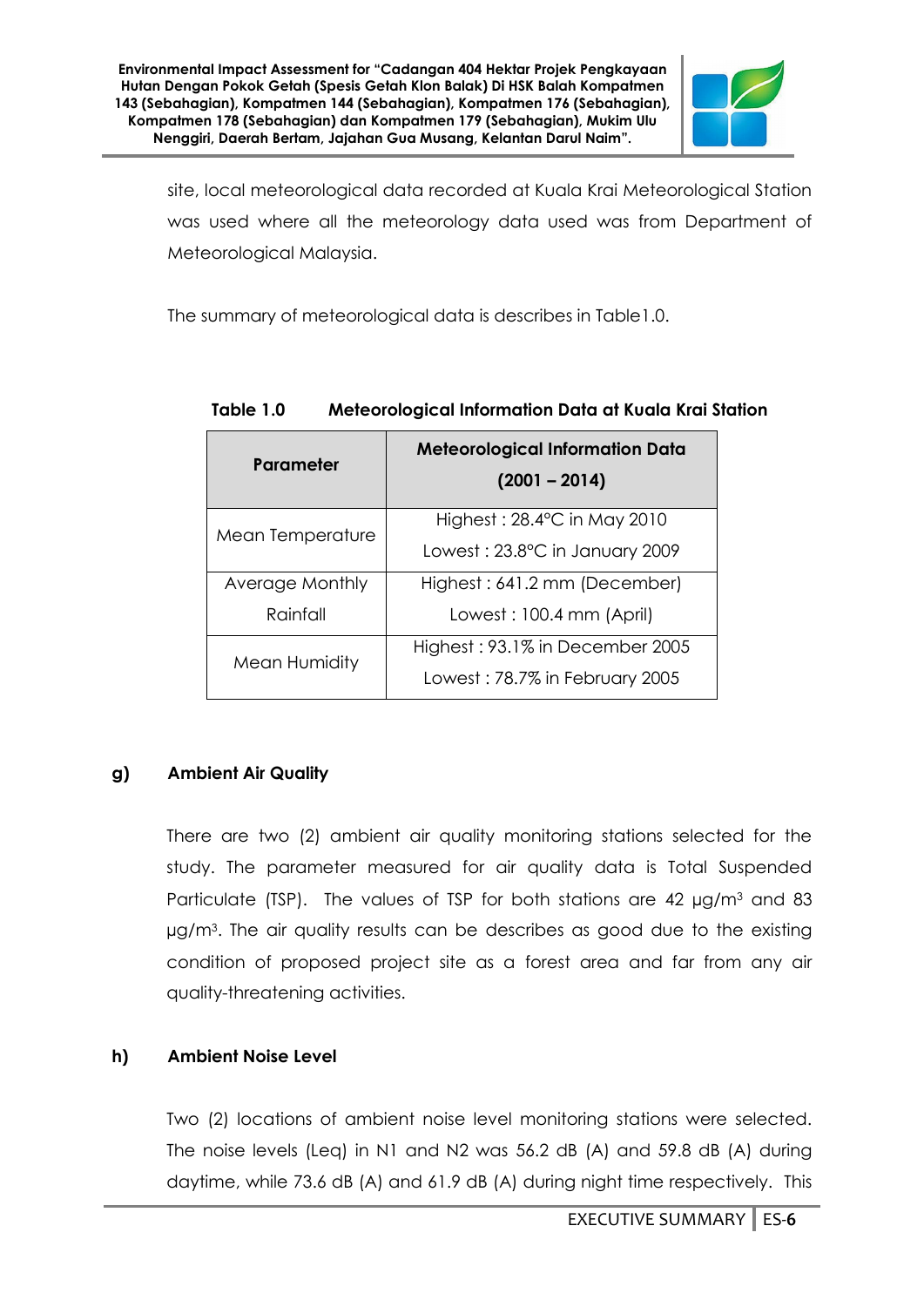

high noise level might be due to the heavy raining especially during night time.

# **i) Water Quality**

Five (5) water samples were collected within and outside the proposed project site. Based on the calculations of water quality index, the existing water quality at all stations were detected as clean and classified under Class I & II.

# **j) Water Intake**

Information from JAKOA Negeri Kelantan & Terengganu also, the water supply was provided by **Kementerian Kemajuan Luar Bandar & Wilayah (KKLW)** currently supply water for 128 houses and three (3) 'tandak air' and one(1) water intake is used in supplying water for various Orang Asli settlements at Pos Pasik area. The water intake point which supplying water to Kg Pasik located at midstream of Sg. Jenera whist the three (3) 'tandak air' supplying water to Kg. Ayong, Kg. Perwel and Kg. Sugi.

# **4.0 EXISTING ENVIRONMENT: BIOLOGICAL SYSTEM**

The flora and wildlife composites in the proposed project area were surveyed to assess the potential impacts of project implementation on the biological system. Field samplings were augmented by cross references with other surveys carried out in the nearby vicinity.

# **a) Flora**

A preliminary survey for flora was carried out within the project site and the surrounding area for three days from 18 September 2015 – 20 September 2015.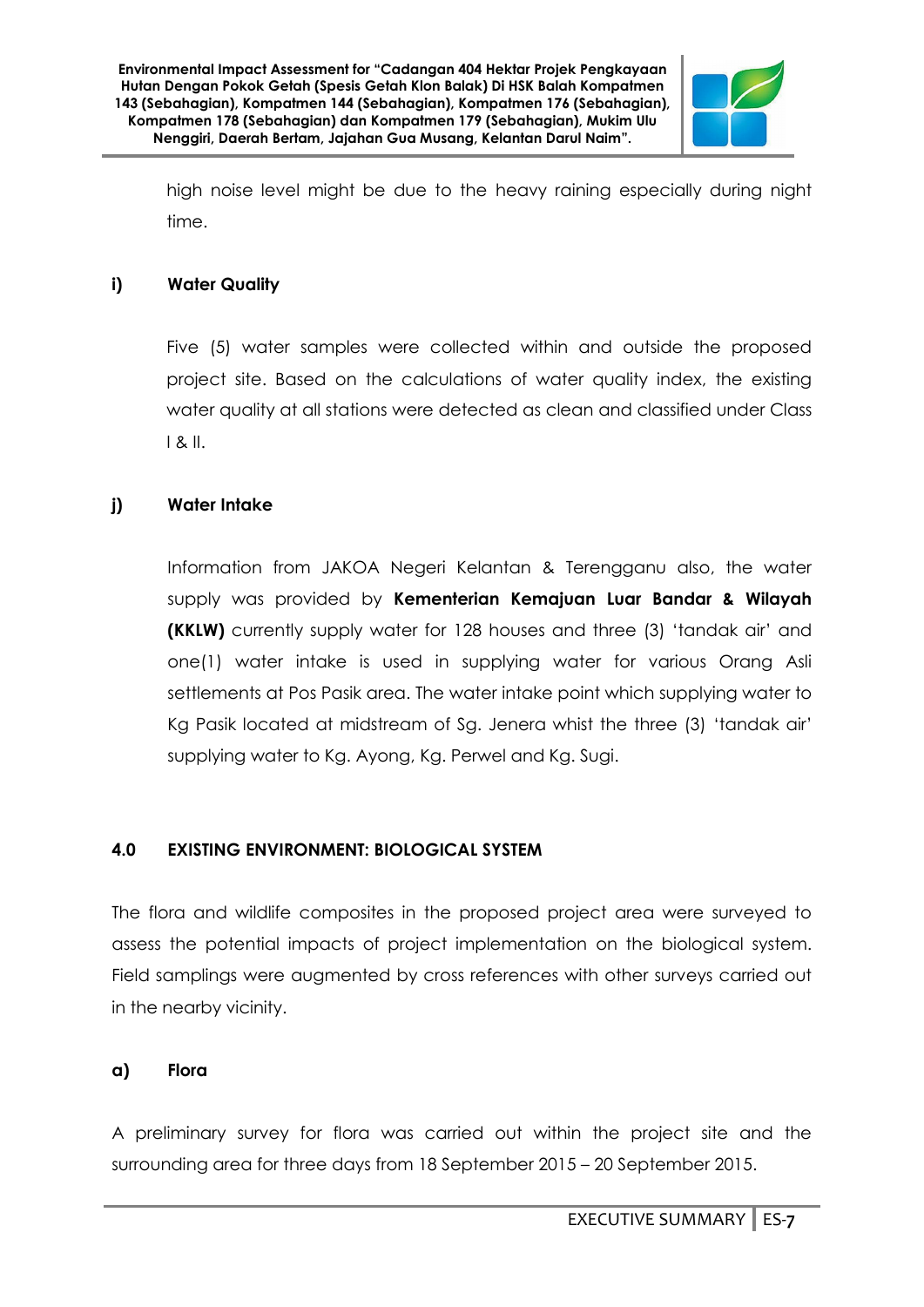

Conservation status for all species recorded in the study area were assessed under IUCN Red List (internationally) and MPRL (Malaysia). However, these red lists cover most of the tree only and some of the non-tree. This due to lack of data gathered for non-tree and unfamiliar species tree. But most importantly, both of the lists were listed all Dipterocarps which was the most important and popular family in Malaysia. In summary, there are some differences in conservation status for plant listed in IUCN Red List and MPRL. This is due to the assessment parameters are varies among these two assessment and IUCN Red List was established based on international and globally whereas MPRL focused on locally (Malaysia) and their assessment was based on species community in Malaysia only.

# **b) Fauna and Wildlife**

A preliminary survey of fauna and wildlife was carried out for three days and nights from 18 September 2015 – 20 September 2015 at the project site which is at Balah Forest Reserve. Methods of observation include direct sighting, vocalization (call, song etc.), markings (footmark, scratch on tree etc.) and faeces. Surveillance was carried out both during the day and night especially along streams where many species could be found. Due to rain sometimes, the hours that able to spend doing the observation was reduced resulting in lesser number of species recorded. Conservation status for wildlife is based on conservation status listed by IUCN Red List Categories 2010 and Protection Status under Wildlife Conservation Act, 2010.

# **5.0 EXISTING ENVIRONMENT: SOCIO ECONOMY**

Based on "*Rancangan Tempatan Jajahan Gua Musang (RTJGM) 2020*" the proposed project site is located in Mukim Ulu Nenggiri, Daerah Bertam, Jajahan Gua Musang Kelantan and the nearest town is Gua Musang which is located about 23 km to the Southeast of the proposed project. The Mukim of Ulu Nenggiri and Daerah Bertam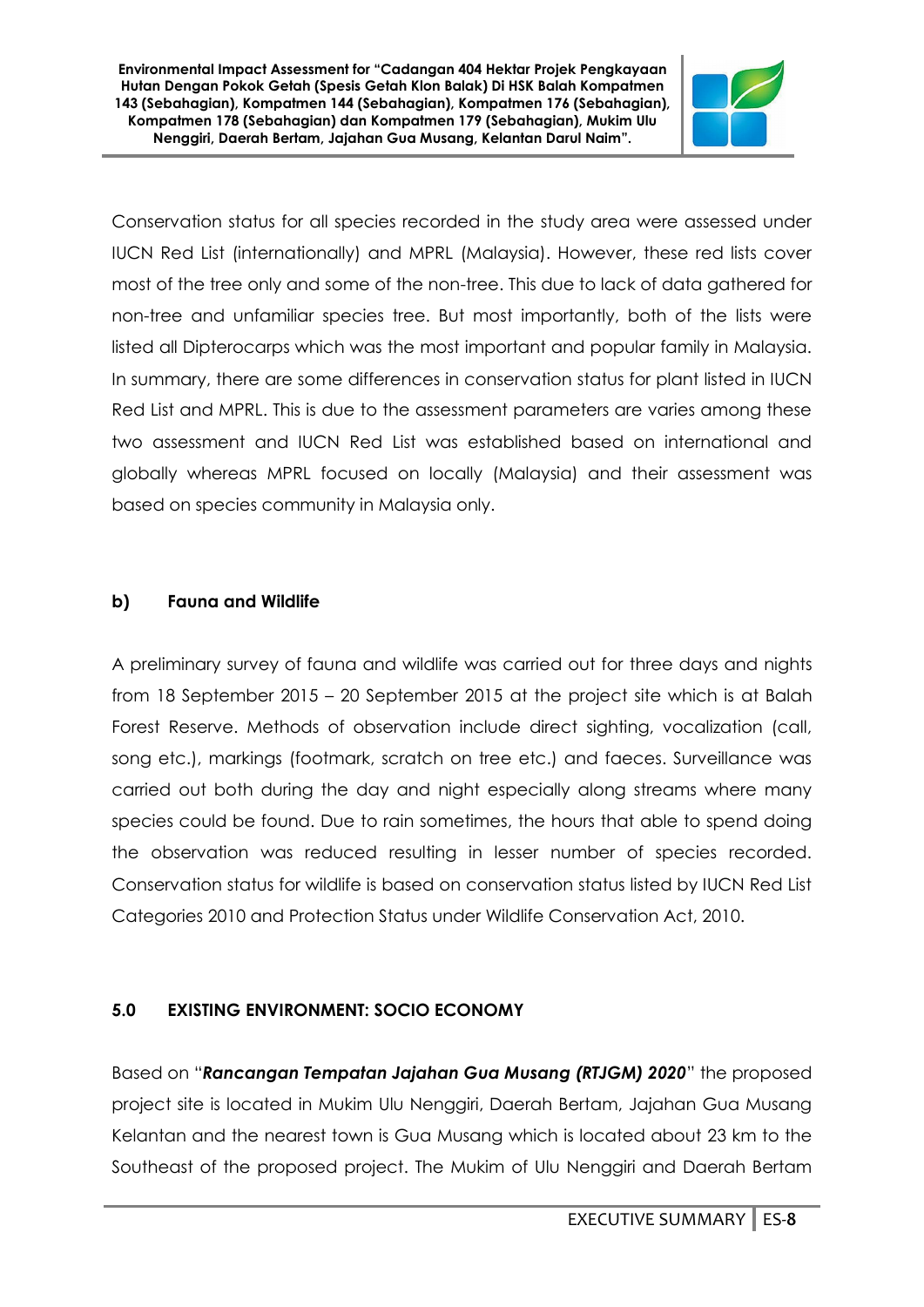

are still rural and majority of her population survive on agriculture. In 2010, the total population for District of Bertam was about 23,141 people with 563 people (2.43%) residing in Mukim Kuala Sungai, 2322 people (10.03%) living in Mukim Limau Kasturi, and 20,256 people (87.53%) living in Mukim Ulu Nenggiri.

Based on information from **JAKOA Negeri Kelantan**, there is one (one) major Orang Asli settlements known as Orang Asli Pos Pasik located some 4.5 km northeast part of proposed project site. Pos Pasik consists of seven (7) small villages which is Kg. Pasik, Kg. Bering, Kg. Perwel, Kg. Simpang, Kg. Sugi, Kg. Ayong and Kg. Serai with 897 individuals from 180 families.

According to information gathered from **Department of Health (DOH) Negeri Kelantan**, about thirty three (33) cases of dengue for year 2015 (until October 2015) had been registered for the Jajahan Gua Musang. It was noted that more than 1000 cases of Malaria occurrence had been reported for District of Gua Musang starting 2007 until October 2015. Due to the increasing number of infectious diseases at this area, the mitigating measures must be taken for any development works in order to certain or prevent major outbreak on-site. Any symptom regarding to these cases need to be reported immediately to the nearest health care facilities or Department of Health itself.

# **6.0 POTENTIAL IMPACTS AND MITIGATION MEASURES DURING CONSTRUCTION PHASE**

| <b>PROJECT ACTIVITY</b> | <b>SIGNIFICANT</b><br><b>POTENTIAL IMPACT</b> | <b>MITIGATING MEASURES</b>                |
|-------------------------|-----------------------------------------------|-------------------------------------------|
| <b>Soil Erosion</b>     | exposed<br>Land<br>is.                        | • Scheduling and staging of               |
| l and                   | during<br>land                                | the development.                          |
| clearing activity       | clearing<br>process                           | Implementation<br>Soil<br>Οf<br>$\bullet$ |
| Site                    | that increases the                            | Erosion and Sediment Control              |
| preparation             | 0f<br>potential<br>soil                       | Measures (ESCP).                          |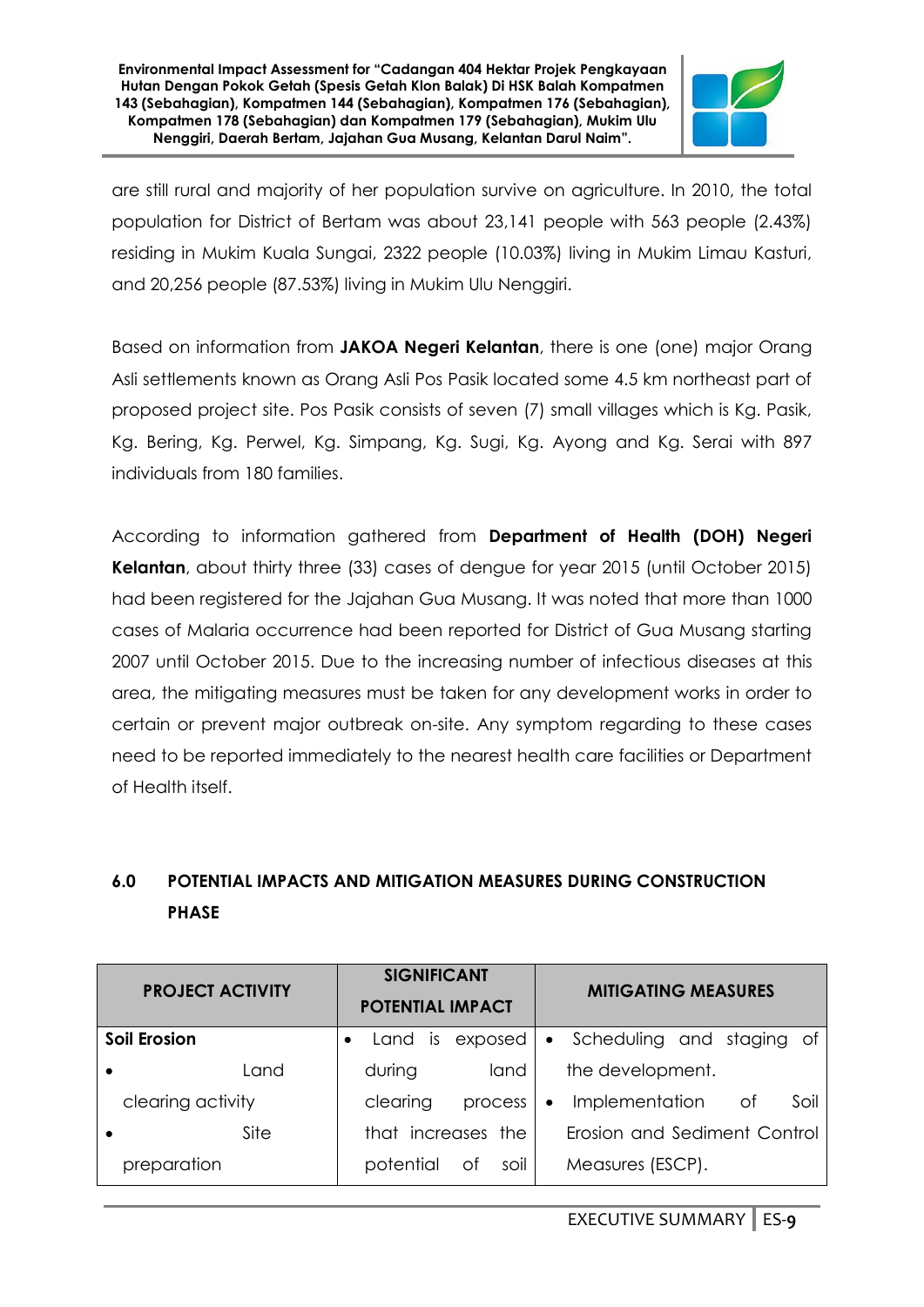

| <b>PROJECT ACTIVITY</b> | <b>SIGNIFICANT</b><br><b>POTENTIAL IMPACT</b> | <b>MITIGATING MEASURES</b>                   |
|-------------------------|-----------------------------------------------|----------------------------------------------|
| Exposed                 | erosion.                                      | Minimize<br>disturb<br>the<br>$\circ$        |
| soil before cover crop  | Sedimentation                                 | area and its duration of                     |
| establishment           | process                                       | exposure.                                    |
|                         | subsequently<br>will                          | Construction<br>Оf<br>$\circ$                |
|                         | affect<br>the                                 | <b>Terraces</b>                              |
|                         | receiving<br>river                            | <b>Biomass Management</b><br>$\circ$         |
|                         | quality system and                            | Crops<br>Cover<br>$\circ$                    |
|                         | destroy the habitat                           | Establishment                                |
|                         | of<br>the<br>river                            | Paved<br>Gravel<br><b>or</b><br>$\circ$      |
|                         | ecosystem.                                    | Internal<br>Access<br>and                    |
|                         | Increment<br>in                               | Road                                         |
|                         | turbidity<br>level,                           | Runoff management<br>$\circ$                 |
|                         | changes in colour                             | Sediment<br>Control<br>$\circ$               |
|                         | and reduction in                              | <b>Facilities</b>                            |
|                         | water visibility.                             | <b>Erosion Control Facilities</b><br>$\circ$ |
|                         | Reduce<br>the<br>soil                         |                                              |
|                         | nutrients<br>the<br>for                       |                                              |
|                         | rubber forest trees.                          |                                              |
| <b>Water Pollution</b>  | Sedimentation                                 | Sedimentation<br>$\bullet$                   |
| Land                    | Increase<br>$\Omega$                          | Implementation<br>Оf<br>$\circ$              |
| clearing activity       | floods                                        | ESCP.                                        |
| Site                    | possibilities                                 | ESCP tools<br>must<br>be<br>$\circ$          |
| Preparation             | Aquatic<br>life<br>$\circ$                    | inspected<br>and                             |
|                         | affected                                      | maintained regularly.                        |
|                         | River water<br>$\circ$                        | Land clearing and site<br>$\circ$            |
|                         | quality                                       | preparation only on dry                      |
|                         | destruction                                   | weather.                                     |
|                         | Fertilizers,                                  | Sediment<br>collected<br>$\circ$             |
|                         | Pesticides<br>and                             | must be disposed off at                      |
|                         | Agricultural                                  | suitable areas.                              |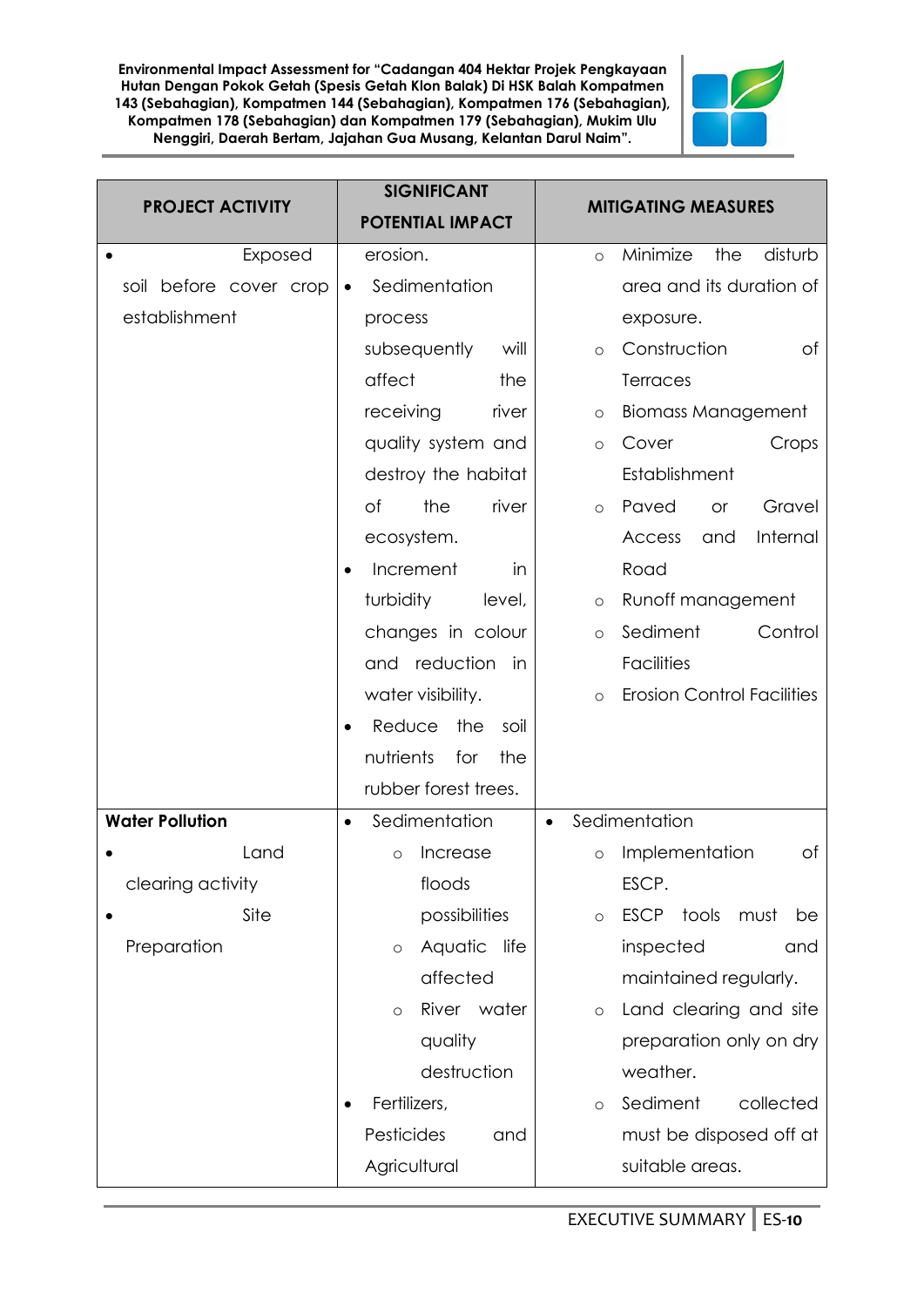

| <b>PROJECT ACTIVITY</b> | <b>SIGNIFICANT</b><br><b>POTENTIAL IMPACT</b> | <b>MITIGATING MEASURES</b>                     |
|-------------------------|-----------------------------------------------|------------------------------------------------|
|                         | Chemicals                                     | Maintain<br>riparian<br>$\circ$                |
|                         | Applying<br>$\circ$                           | native<br>by<br>reserve                        |
|                         | overdose                                      | species.                                       |
|                         | the fertilizers                               | Carry out<br>the<br>water<br>$\circ$           |
|                         | cause                                         | quality<br>monitoring                          |
|                         | adverse                                       | audit<br>program<br>and                        |
|                         | effects such                                  | program regularly.                             |
|                         | $\alpha$ s                                    | Fertilizers,<br>Pesticides<br>and<br>$\bullet$ |
|                         | contaminati                                   | <b>Agricultural Chemicals</b>                  |
|                         | in<br>on                                      | fertilizers<br>Use<br>and<br>$\circ$           |
|                         | surface                                       | agrochemicals                                  |
|                         | water.                                        | following<br>the                               |
|                         | Nitrogen<br>$\circ$                           | prescribed dosage.                             |
|                         | from                                          | Plantation<br>$\circ$                          |
|                         | fertilizers<br>is                             | management<br>must                             |
|                         | soluble<br>in                                 | supervise<br>the                               |
|                         | water<br>and                                  | application of fertilizers.                    |
|                         | enter<br>may                                  | Mulching, grow cover<br>$\circ$                |
|                         | streams                                       | crops and intercrops to                        |
|                         | through the                                   | minimize weeds growth                          |
|                         | surface<br><b>or</b>                          | and<br>maintain<br>soil                        |
|                         | subsurface                                    | fertility.                                     |
|                         | leaching<br>if                                | Biological control used<br>$\circ$             |
|                         | precaution                                    | to control pest<br>and                         |
|                         | is not taken.                                 | disease.                                       |
|                         | Phosphorus<br>$\circ$                         | The skid/storage<br>shall<br>$\circ$           |
|                         | form of<br>in                                 | be prepared following                          |
|                         | phosphate                                     | the required guideline.                        |
|                         | lead to the                                   | Pesticides<br>container,<br>$\circ$            |
|                         | eutrophicati                                  | polybag<br>others<br>and                       |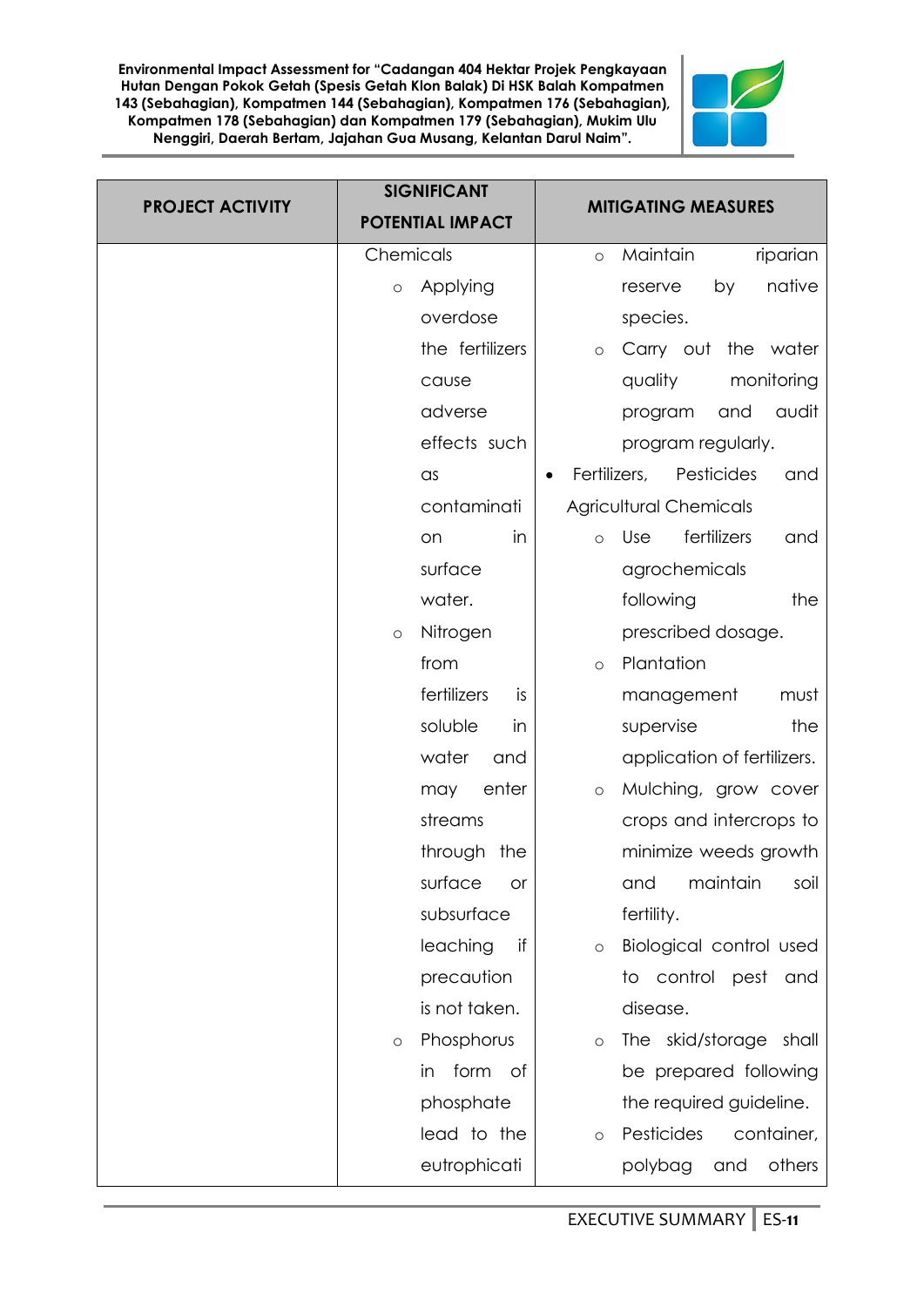

| <b>PROJECT ACTIVITY</b> | <b>SIGNIFICANT</b>       | <b>MITIGATING MEASURES</b>        |
|-------------------------|--------------------------|-----------------------------------|
|                         | <b>POTENTIAL IMPACT</b>  |                                   |
|                         | effect<br>on             | should<br>recycled,<br>be         |
|                         | causing<br>an            | reused or buried.                 |
|                         | excessive                | Good management of<br>$\circ$     |
|                         | algae                    | storage<br>Оf<br>the              |
|                         | growth and               | chemicals used<br>shall           |
|                         | preventing               | be adopted.                       |
|                         | sunlight from            |                                   |
|                         | reaching                 | Sewage                            |
|                         | aquatic<br>life          | Ensure the contractors<br>$\circ$ |
|                         | in<br>deeper             | provided<br>proper<br>a           |
|                         | water.                   | toilets<br>and<br>bathing         |
|                         |                          | facilities.                       |
|                         | Sewage                   | Project<br>proponent<br>$\circ$   |
|                         | Potentially<br>$\circ$   | needs<br>to<br>provide<br>a       |
|                         | harmful<br>to            | operation<br>of<br>proper         |
|                         | nearest river            | treatment<br>sewage               |
|                         | by lowering              | system.                           |
|                         | water<br>the             | A discharge of sewage<br>$\circ$  |
|                         | quality.                 | through by-pass should            |
|                         | Impact<br>to<br>O        | be prohibited.                    |
|                         | aquatic life.            | The project proponent<br>$\circ$  |
|                         | Affect<br>the<br>$\circ$ | and contractors<br>shall          |
|                         | human                    | with<br>comply<br>all             |
|                         | utilization.             | regulations stipulated in         |
|                         |                          | Environmental<br>Quality          |
|                         |                          | (Sewage)<br>Regulations           |
|                         |                          | 2009.                             |
|                         |                          |                                   |
| <b>Waste Management</b> | <b>Biomass Waste</b>     | Apply zero burning technique.     |
| Land                    | clearing<br>Land         | Signage "No Burning" shall be     |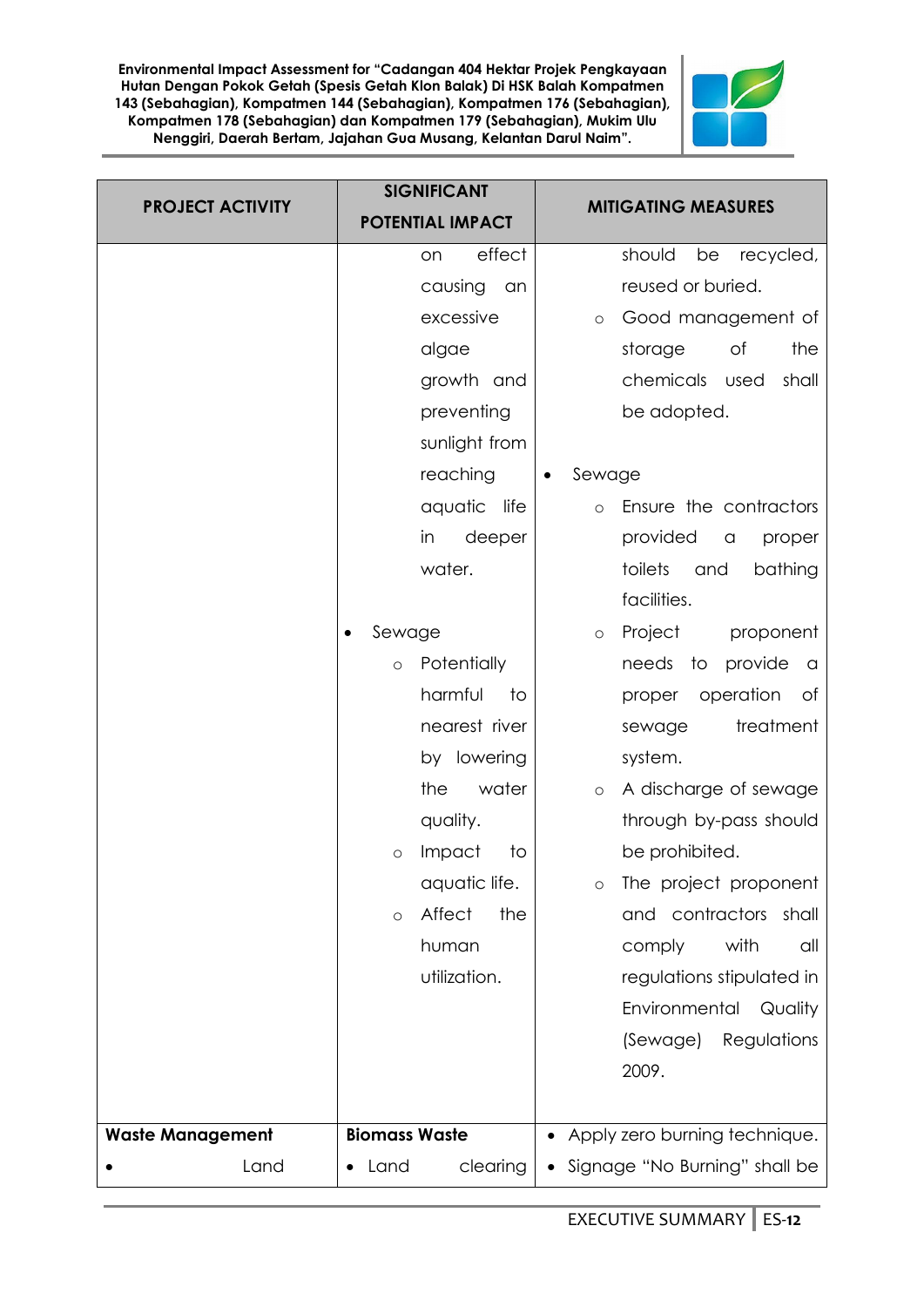

| <b>PROJECT ACTIVITY</b>                    | <b>SIGNIFICANT</b><br><b>POTENTIAL IMPACT</b>                                                                                                                                                                                                                                                                                                                                                                                                                                                                                      | <b>MITIGATING MEASURES</b>                                                                                                                                                                                                                                                                                                                                                                                                                                                                                                                                                                                                                                                                                                                                                                                                                         |
|--------------------------------------------|------------------------------------------------------------------------------------------------------------------------------------------------------------------------------------------------------------------------------------------------------------------------------------------------------------------------------------------------------------------------------------------------------------------------------------------------------------------------------------------------------------------------------------|----------------------------------------------------------------------------------------------------------------------------------------------------------------------------------------------------------------------------------------------------------------------------------------------------------------------------------------------------------------------------------------------------------------------------------------------------------------------------------------------------------------------------------------------------------------------------------------------------------------------------------------------------------------------------------------------------------------------------------------------------------------------------------------------------------------------------------------------------|
| clearing activity.<br>Site<br>preparation. | could<br>create<br>a<br>blockage<br>of the<br>natural system of<br>drainage.<br>Burning of biomass<br>could<br>create<br>health hazard and<br>nuisance.<br><b>Scheduled Waste</b><br>Generation of oil<br>and grease used<br>tractors<br>and<br>by<br>bulldozers.<br>Improper<br>storage<br>and disposal will<br>lead<br>ground<br>to<br>contamination<br>water<br>and<br>pollution.<br>Contamination<br>can cause toxicity<br>to soil organisms.<br><b>Solid Wastes</b><br>Generation<br>of<br>degradable<br>and<br>un-degradable | erected at the suitable place.<br>Felled trees must be shredded<br>$\bullet$<br>piled<br>between<br>in<br>and<br>planting rows.<br>Establish proper storage<br>ot<br>$\bullet$<br>scheduled<br>wastes<br>at<br>designated<br>prior<br>area<br>to<br>disposal off-site by licensed<br>contractor.<br>container<br>The<br>must<br>be<br>$\bullet$<br>labelled<br>monitor<br>and<br>regularly.<br>Provides garbage bins for the<br>solid waste.<br>Composting is recommended<br>$\bullet$<br>for handling the food waste.<br>Workers<br>prohibited to<br>are<br>throw the solid wastes into the<br>river system.<br>The solid waste<br>collected<br>must be disposed off at an<br>approved landfill site.<br><b>The</b><br>scheduled<br>waste<br>collected must be disposed<br>at the license premise.<br>Contractor<br>shall<br>provide<br>$\bullet$ |
|                                            | materials<br>can<br>cause pollution to<br>environment.                                                                                                                                                                                                                                                                                                                                                                                                                                                                             | septic<br>tank<br>for<br>proper<br>sanitation. Sewage must be<br>properly managed.                                                                                                                                                                                                                                                                                                                                                                                                                                                                                                                                                                                                                                                                                                                                                                 |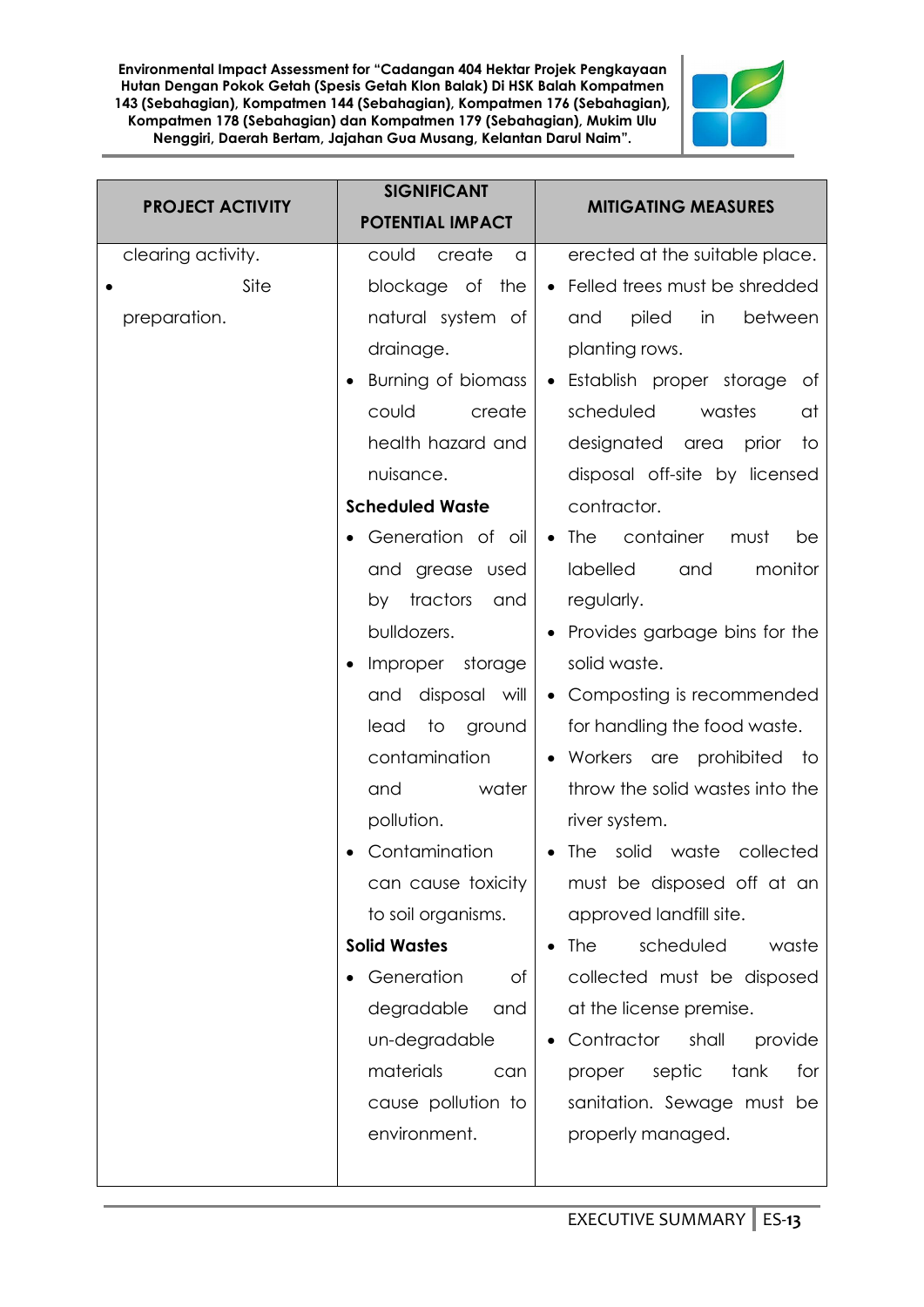

| <b>PROJECT ACTIVITY</b> | <b>SIGNIFICANT</b><br><b>POTENTIAL IMPACT</b> | <b>MITIGATING MEASURES</b>                     |
|-------------------------|-----------------------------------------------|------------------------------------------------|
| <b>Air Pollution</b>    | impact<br>The<br>$\bullet$                    | $\bullet$ Wash<br>through<br>must<br>be        |
| Land                    | predicted to occur                            | constructed at the access                      |
| clearing activity.      | temporarily and in                            | point of project site.                         |
| Site                    | short term.                                   | Washing equipment shall be                     |
| preparation.            | Air<br>pollutants<br>٠                        | installed.                                     |
|                         | emitted<br>from                               | Vehicles<br>speeds<br>shall<br>be<br>$\bullet$ |
|                         | exhaust of vehicles                           | limited                                        |
|                         | can<br>pose                                   | • Access road must be paved                    |
|                         | significant<br>risk<br>to                     | with crusher run or gravel                     |
|                         | human health.                                 | Vehicles should be service                     |
|                         |                                               | and maintained regularly.                      |
|                         |                                               | Open burning is prohibited on                  |
|                         |                                               | the proposed project site.                     |
|                         |                                               | Project activity shall comply                  |
|                         |                                               | with<br>the<br>Environmental                   |
|                         |                                               | Quality<br>(Clean<br>Air                       |
|                         |                                               | Regulations) 2014.                             |
|                         |                                               | applicable,<br>Where<br>project                |
|                         |                                               | proponent to adopt BMPs.                       |
| <b>Noise Pollution</b>  | of<br>Uses<br>$\bullet$                       | Modifying<br>existing<br>old<br>$\bullet$      |
| Land                    | machineries,                                  | with dumping<br>equipment                      |
| clearing activity.      | equipment<br>and                              | materials and mufflers.                        |
| Site                    | mechanical<br>the                             | Works should be limited to                     |
| preparation.            | works will increase                           | daytime.                                       |
|                         | the ambient noise                             | Vehicles<br>and<br>machineries                 |
|                         | level<br>the<br>in                            | shall be regularly<br>serviced                 |
|                         | project<br>proposed                           | and maintained.                                |
|                         | site.                                         |                                                |
|                         | However<br>the                                |                                                |
|                         | impacts predicted                             |                                                |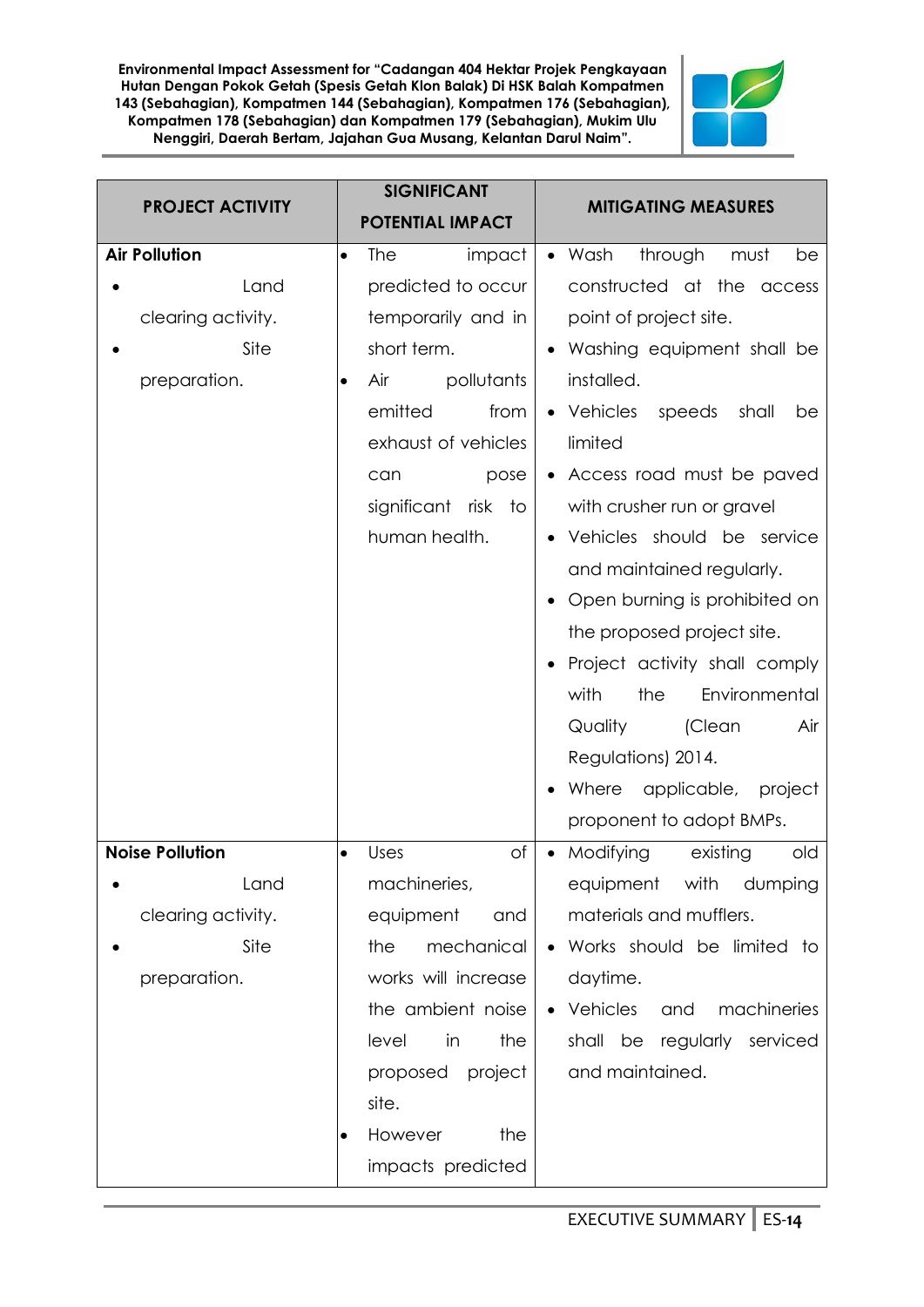

| <b>PROJECT ACTIVITY</b> | <b>SIGNIFICANT</b><br><b>POTENTIAL IMPACT</b> | <b>MITIGATING MEASURES</b>                      |
|-------------------------|-----------------------------------------------|-------------------------------------------------|
|                         | to occur in short                             |                                                 |
|                         | term.                                         |                                                 |
|                         |                                               |                                                 |
| Flora & Fauna           | <b>Flora</b>                                  | <b>Flora</b>                                    |
| Land                    | Removal of the soil                           | Land clearing shall be done<br>$\bullet$        |
| clearing activity       | cover will in turn                            | in stages and phase.                            |
| Site                    | destruct<br>the                               | Vegetative cover on<br>hilly<br>$\bullet$       |
| preparation             | vegetation<br>and                             | area and steep slopes more                      |
|                         | destroy<br>the                                | than 30° should be preserved                    |
|                         | inhabitants.                                  | and maintained.                                 |
|                         |                                               | Vegetative cover along the                      |
|                         |                                               | river and stream must be                        |
|                         |                                               | retained.                                       |
|                         |                                               | Bare areas shall be stabilized<br>٠             |
|                         |                                               | planted with<br>and<br>cover                    |
|                         |                                               | crops.                                          |
|                         | Fauna                                         |                                                 |
|                         | <b>Mammals</b>                                | Fauna                                           |
|                         |                                               | <b>Mammals</b>                                  |
|                         | clearing<br>Land                              | <b>Prohibition of Wildlife Poaching</b>         |
|                         | activity will reduce                          | Workers and local people are<br>$\bullet$       |
|                         | forest cover<br>the                           | prohibited<br>from<br>wildlife                  |
|                         | and increase the                              | poaching                                        |
|                         | length<br>of<br>forest                        | Provide warning posts 'No<br>$\bullet$          |
|                         | edge.                                         | Hunting' at the approach                        |
|                         | Habitat-<br>$\bullet$                         | and strategic locations along                   |
|                         | Fragmentation                                 | the access road to alert                        |
|                         | Human-wildlife<br>$\bullet$                   | workers.                                        |
|                         | Conflict &<br>Food                            | Report<br>illegal<br>hunting<br>or<br>$\bullet$ |
|                         | Shortage.                                     | trapping of wildlife species to                 |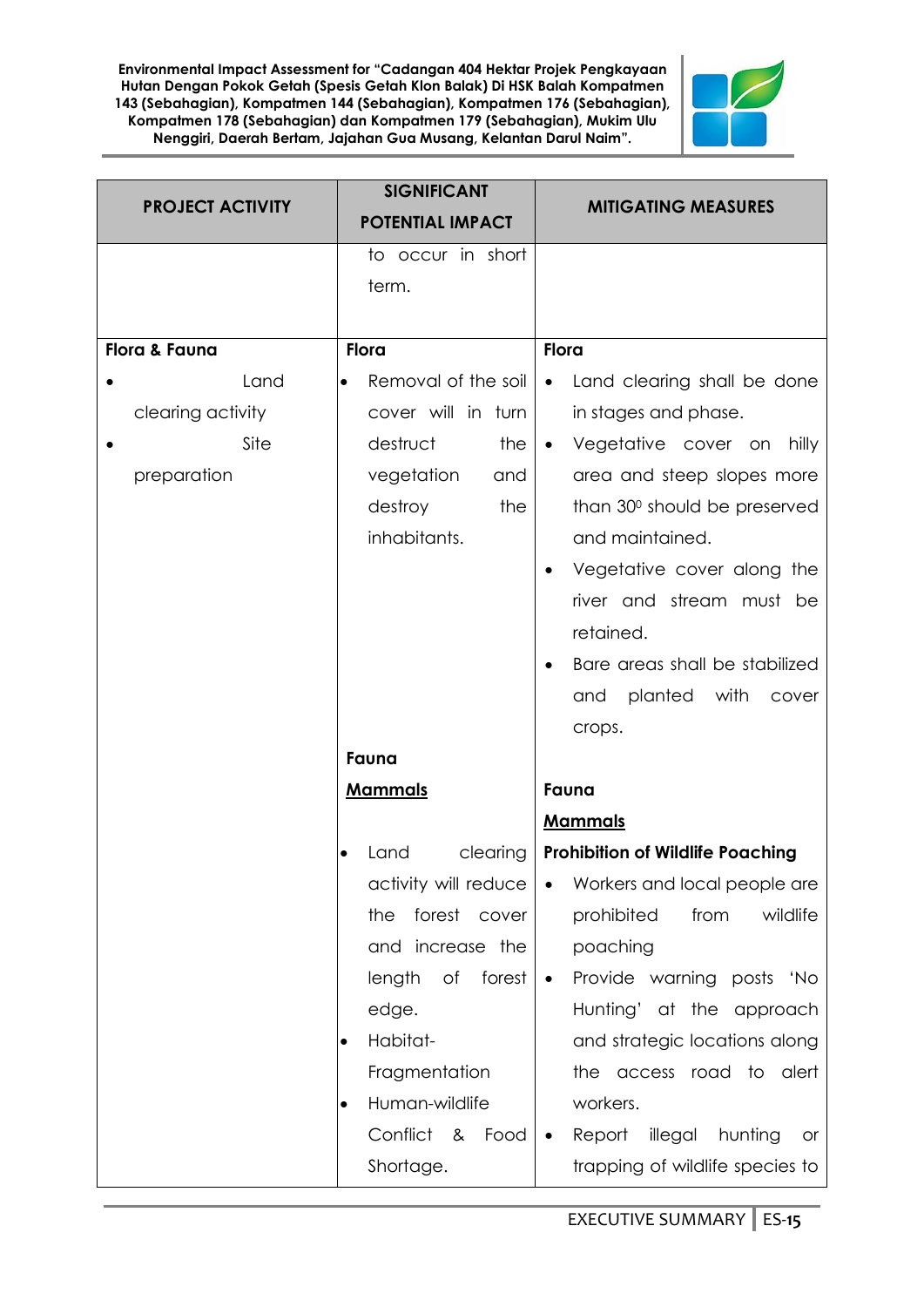

| <b>PROJECT ACTIVITY</b> | <b>SIGNIFICANT</b><br><b>POTENTIAL IMPACT</b> | <b>MITIGATING MEASURES</b>                   |
|-------------------------|-----------------------------------------------|----------------------------------------------|
|                         | <b>Avifauna</b>                               | the enforcement authority.                   |
|                         |                                               | <b>Phasing/Directional Clearing</b>          |
|                         | habitat,<br>Оf<br>Loss                        | Site clearing should start from<br>$\bullet$ |
|                         | food<br>source,                               | forest edge towards forested                 |
|                         | socializing<br>venue                          | area.                                        |
|                         | and focal point.                              | Wildlife shall be allowed to<br>$\bullet$    |
|                         | Increase chances<br>$\bullet$                 | move from working area to                    |
|                         | of<br>illegal<br>bird                         | adjacent forest.                             |
|                         | trapping;                                     |                                              |
|                         | Noise<br>emitted                              | Conflict<br>Wildlife-human                   |
|                         | which<br>either                               | <b>Management Strategies</b>                 |
|                         | directly<br><b>or</b>                         | Construction of ditch<br>and                 |
|                         | indirectly<br>cause                           | electric fencing                             |
|                         | disturbance<br>to                             | Contingency plan shall be<br>$\bullet$       |
|                         | existing birds.                               | prepared and consults with                   |
|                         |                                               | the DWNP.                                    |
|                         |                                               | <b>The</b><br>boundary<br>the<br>Оf          |
|                         |                                               | plantation area<br>the<br>near               |
|                         |                                               | forest edge shall be properly                |
|                         |                                               | managed.                                     |
|                         |                                               |                                              |
|                         |                                               | <b>Avifauna</b>                              |
|                         |                                               | Incident Reporting.                          |
|                         |                                               | Signage<br>on Prohibition<br>of              |
|                         |                                               | Wildlife Hunting or Trapping.                |
|                         |                                               | Use silencer at the vehicles                 |
|                         |                                               | and machineries.                             |
|                         |                                               | Monitoring<br>Auditing<br>and                |
|                         |                                               | Program                                      |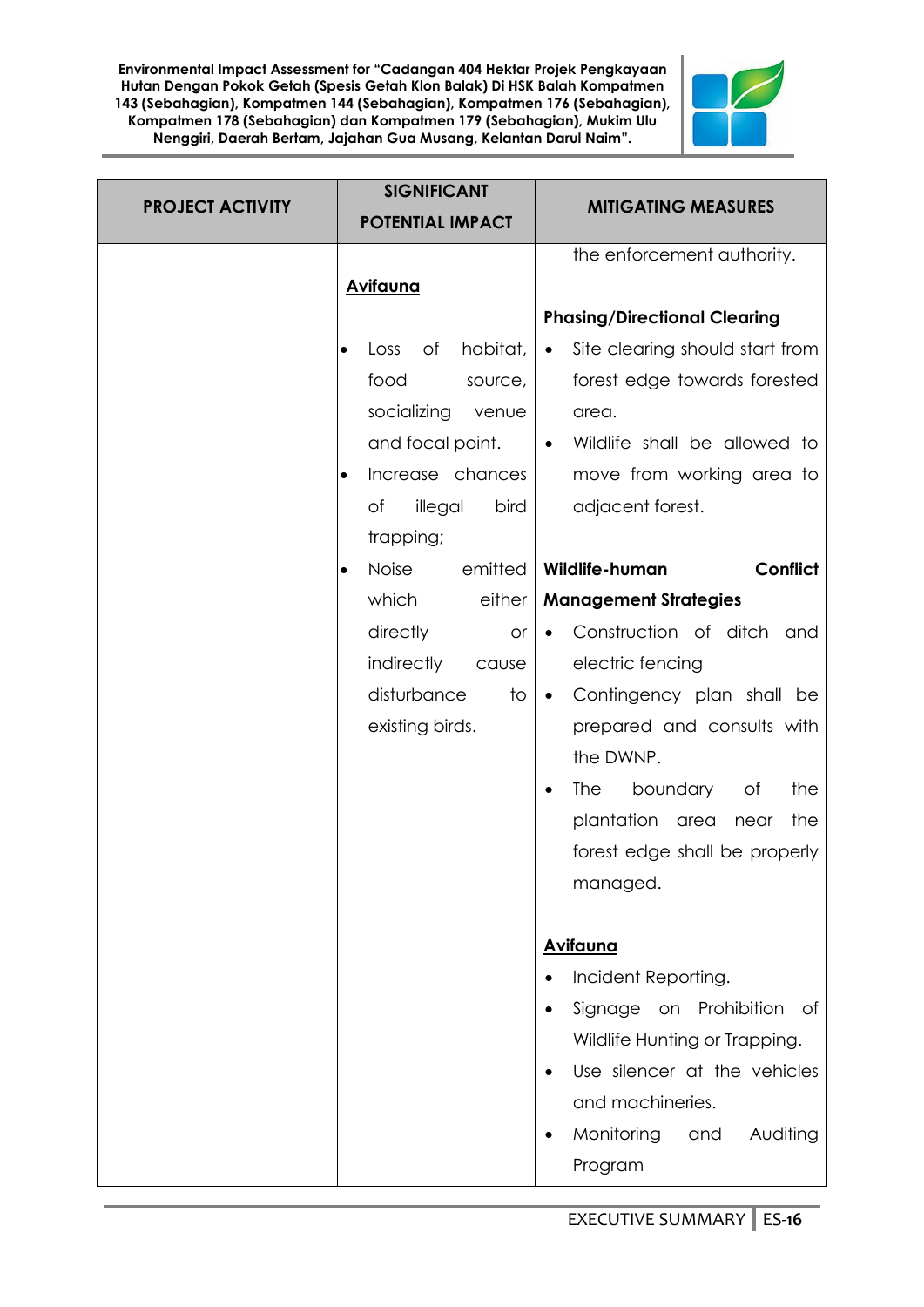

| <b>PROJECT ACTIVITY</b> | <b>SIGNIFICANT</b>      | <b>MITIGATING MEASURES</b>                       |
|-------------------------|-------------------------|--------------------------------------------------|
|                         | <b>POTENTIAL IMPACT</b> |                                                  |
| <b>Flood</b>            | Land clearing will      | Establishment of silt pit and<br>$\bullet$       |
| Land                    | decrease the rain       | natural cover.                                   |
| clearing activity.      | interception<br>and     | Installation<br>of<br>silt<br>trap,<br>$\bullet$ |
| Site                    | surface retention       | temporary earth drain and                        |
| preparation             | of rain water.          | check dam.                                       |
| Field                   | Improper                | Maintained the drains and<br>$\bullet$           |
| maintenance             | management<br>Оf        | culvert.                                         |
| Harvesting              | biomass will cause      | Designed of the drainage<br>$\bullet$            |
|                         | clogging<br>the<br>of   | must practical to cater the                      |
|                         | drainage system.        | volume of water.                                 |
|                         | Unsuitable              | Adopt proper management<br>$\bullet$             |
|                         | drainage<br>design      | practices.                                       |
|                         | will contribute to      | Provide<br>enough<br>storage<br>$\bullet$        |
|                         | overflow<br>the         | volume within the ponds.                         |
|                         | issues.                 | The proposed project site is                     |
|                         | Hydrological            | advisable to be protected                        |
|                         | modelling<br>was        | with bund to cater for the                       |
|                         | analyze<br>used<br>to   | increase of storm flow from                      |
|                         | the<br>hydrologic       | the plantation area.                             |
|                         | hydraulic<br>and        |                                                  |
|                         | behaviour and to        |                                                  |
|                         | simulate<br>the         |                                                  |
|                         | impact of future        |                                                  |
|                         | development<br>to       |                                                  |
|                         | the<br>flooding         |                                                  |
|                         | problem.                |                                                  |
|                         | However there are       |                                                  |
|                         | other<br>factors        |                                                  |
|                         | which<br>may            |                                                  |
|                         | contribute to the       |                                                  |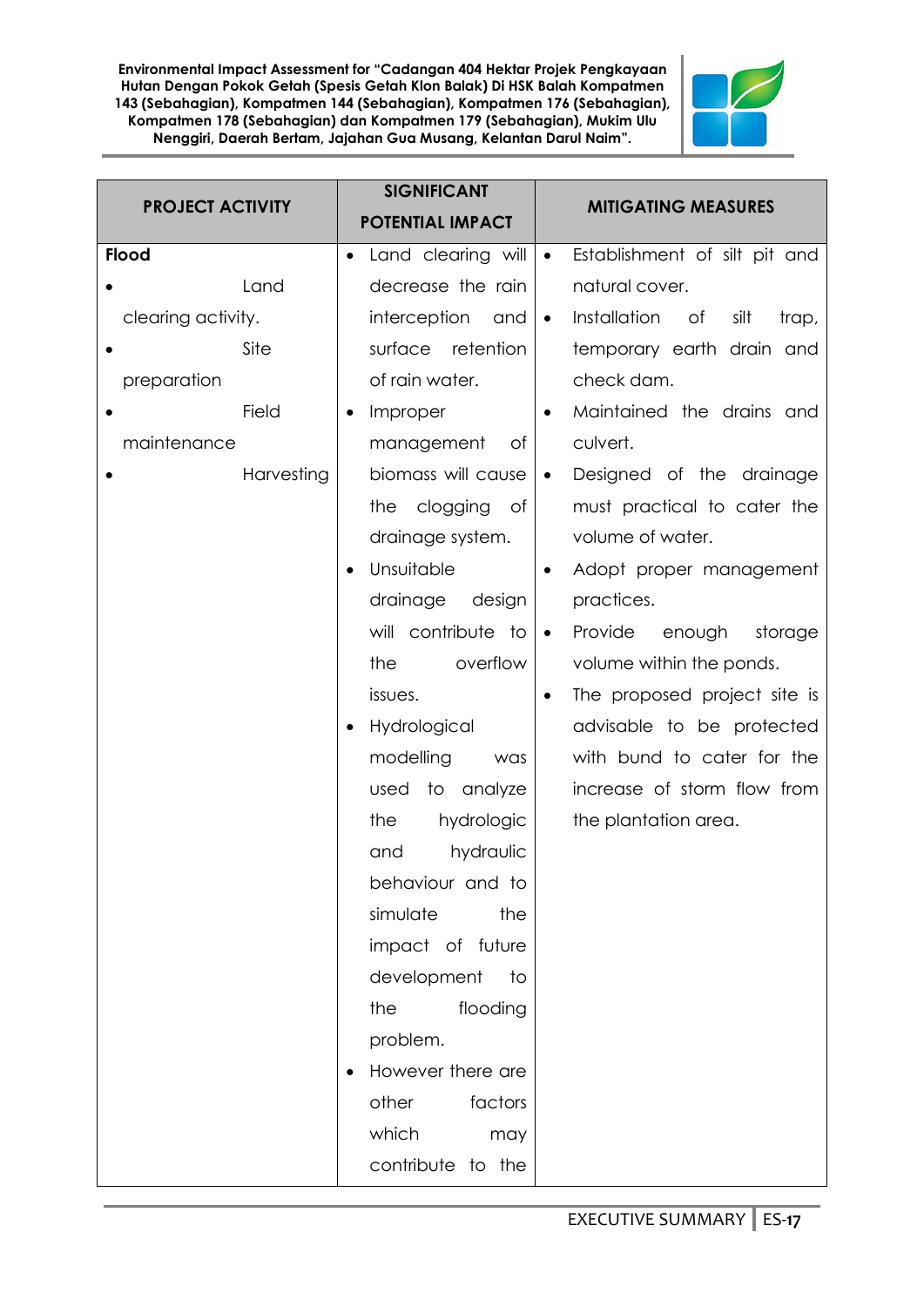

| <b>PROJECT ACTIVITY</b> | <b>SIGNIFICANT</b>                  | <b>MITIGATING MEASURES</b>                  |
|-------------------------|-------------------------------------|---------------------------------------------|
|                         | <b>POTENTIAL IMPACT</b>             |                                             |
|                         | flood<br>at<br>the                  |                                             |
|                         | downstream of the                   |                                             |
|                         | proposed project.                   |                                             |
| <b>Socio Economy</b>    | <b>Job Opportunities</b>            | <b>Job Opportunities</b>                    |
|                         | <b>The</b><br>proposed<br>$\bullet$ | Project<br>proponent<br>should<br>$\bullet$ |
|                         | project expected                    | advertise the job offer to the              |
|                         | to<br>generate                      | community.                                  |
|                         | employment                          |                                             |
|                         | opportunities<br>to                 |                                             |
|                         | the<br>local<br>and                 |                                             |
|                         | foreign workers.                    |                                             |
|                         | Foreign workers                     |                                             |
|                         | <b>There</b><br>are<br>$\bullet$    |                                             |
|                         | possibilities<br>that               |                                             |
|                         | foreign<br>the                      |                                             |
|                         | workers<br>would                    |                                             |
|                         | cause some social                   |                                             |
|                         | conflicts.                          |                                             |
|                         | <b>Access Road</b>                  |                                             |
|                         | <b>The</b><br>project               |                                             |
|                         | development<br>is                   |                                             |
|                         | predicted<br>to                     |                                             |
|                         | road<br>cause                       |                                             |
|                         | damage,<br>and                      |                                             |
|                         | raise dirt and dust.                |                                             |
|                         | Sharing the same<br>$\bullet$       |                                             |
|                         | access road with                    |                                             |
|                         | the<br>villagers,                   |                                             |
|                         | create<br>potential                 |                                             |
|                         | noise<br>annoyance                  |                                             |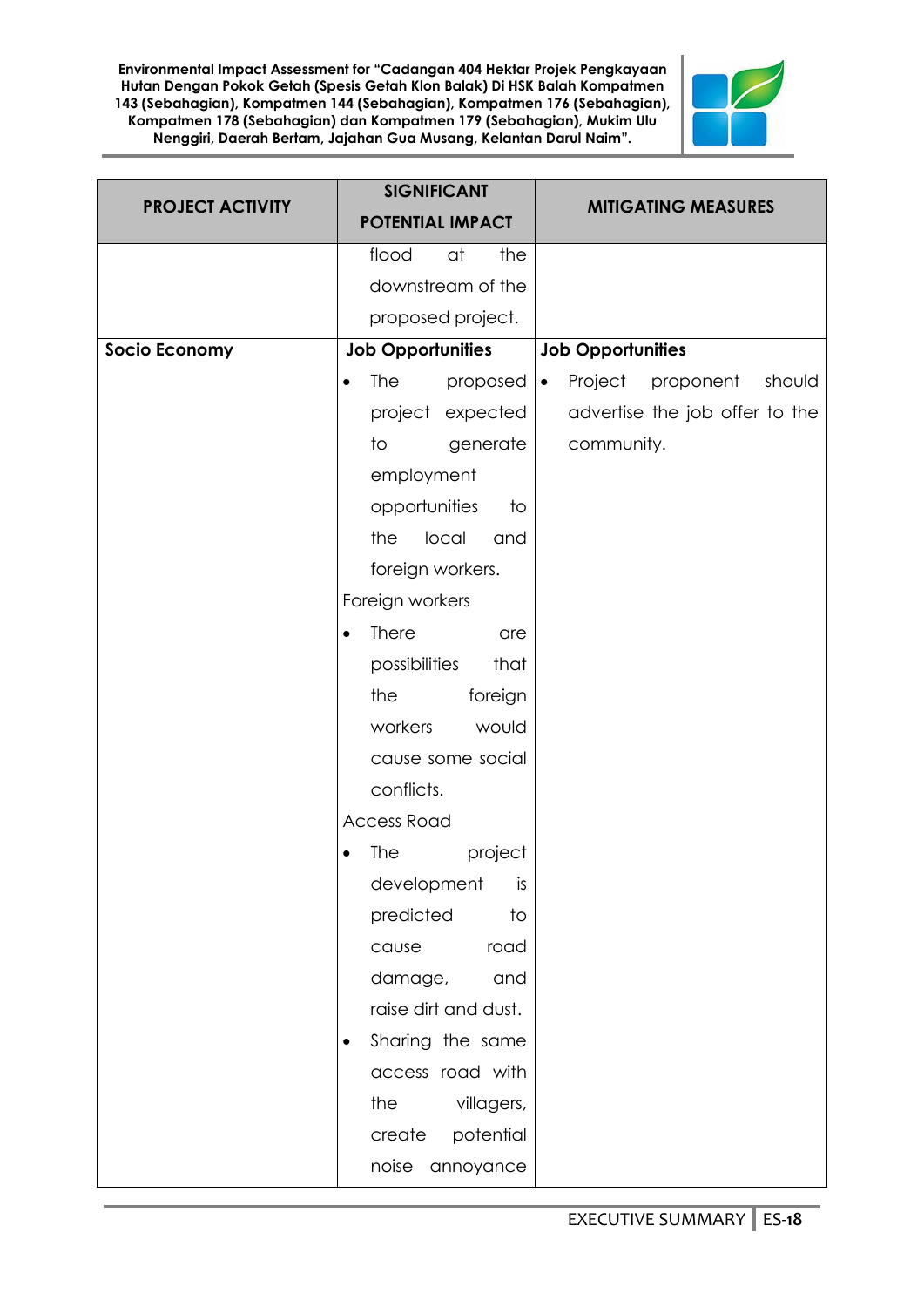

| <b>PROJECT ACTIVITY</b>     | <b>SIGNIFICANT</b><br><b>POTENTIAL IMPACT</b>                                                                                                                                                                                                                                                                              | <b>MITIGATING MEASURES</b>                                                                                                                                                                                                                                                                                                                                                                           |
|-----------------------------|----------------------------------------------------------------------------------------------------------------------------------------------------------------------------------------------------------------------------------------------------------------------------------------------------------------------------|------------------------------------------------------------------------------------------------------------------------------------------------------------------------------------------------------------------------------------------------------------------------------------------------------------------------------------------------------------------------------------------------------|
|                             | also<br>air<br>and<br>pollution.<br>Human-wildlife<br><b>Conflict</b><br>Wildlife<br>encroachment<br>during the project<br>development can<br>cause hazard to<br>the<br>nearby<br>villagers<br>and<br>workers.                                                                                                             | <b>Management of Wildlife</b><br>Consult and reports any issues<br>wildlife<br>conflict<br>and<br>with<br>encounter<br>the<br>Department of Wildlife and<br>National<br>Parks<br>(DWNP)<br>Kelantan.                                                                                                                                                                                                 |
| <b>Health &amp; Disease</b> | Disturbance<br>in<br>mosquito ecology<br>may affect the<br>health<br>human<br>such as malaria<br>which commonly<br>occurred. Malaria<br>disease<br>is<br>$\alpha$<br>the<br>by<br>caused<br>Plasmodium<br>Parasite.<br>Disease<br>spread by the bite<br>Оf<br>parasites<br>an<br>(called<br>sporozoites)<br>infected<br>Οf | Health<br>screenings<br>carried<br>must<br>be<br>out,<br>including for local workers,<br>to prevent those who are<br>with<br>infected<br>infectious<br>disease from working at<br>the proposed project site.<br>All employees must<br>undergo scheduled health<br>screenings<br>project proponent<br>needs<br>provide<br>to<br>adequate basic facilities<br>utility<br>(potable)<br>and<br><b>or</b> |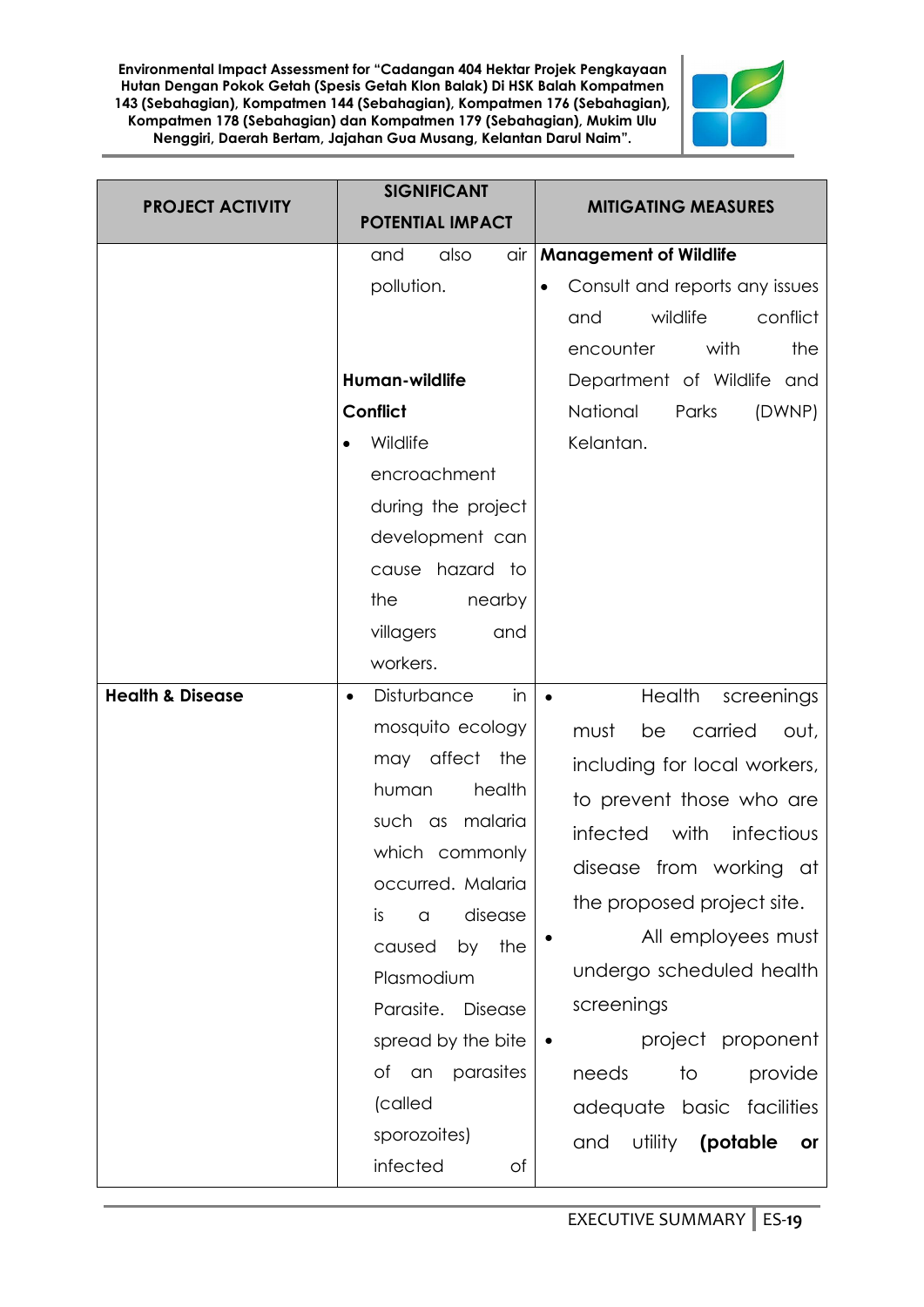

| <b>PROJECT ACTIVITY</b> | <b>SIGNIFICANT</b><br><b>POTENTIAL IMPACT</b> | <b>MITIGATING MEASURES</b>              |
|-------------------------|-----------------------------------------------|-----------------------------------------|
|                         | Anopheles                                     | water,<br>clean<br>mosquito             |
|                         | mosquito                                      | netting (treated net) and               |
|                         |                                               | basic hygience amenities)               |
|                         |                                               | for employees staying at                |
|                         |                                               | the 'kongsi' houses at the              |
|                         |                                               | proposed project site.                  |
|                         |                                               | <b>The</b><br>project                   |
|                         |                                               | proponent should refer to the           |
|                         |                                               | nearest Department of Health            |
|                         |                                               | (Gua Musang) at the CDC or              |
|                         |                                               | Vector<br>Unit<br>for<br>gaining        |
|                         |                                               | information on the malaria              |
|                         |                                               | disease,<br>the<br>preventive           |
|                         |                                               | medicine<br>the<br>and                  |
|                         |                                               | surrounding area<br>that<br>has         |
|                         |                                               | identified<br>after<br>been<br>an       |
|                         |                                               | outbreak of malaria                     |
|                         | Water                                         | Avoid<br>Оf<br>areas                    |
|                         | contaminated                                  | stagnant water, especially              |
|                         | waste product by                              | tropical climates.<br>$  \cdot  $<br>in |
|                         | animal known as                               | project<br>site<br>proposed             |
|                         | leptospirosis.                                | exposed to a high risk                  |
|                         |                                               | area, taking doxycycline                |
|                         |                                               | amoxicillin<br>may<br><b>or</b>         |
|                         |                                               | decrease the<br>risk<br>at              |
|                         |                                               | developing this disease.                |
|                         |                                               | A domestic waste                        |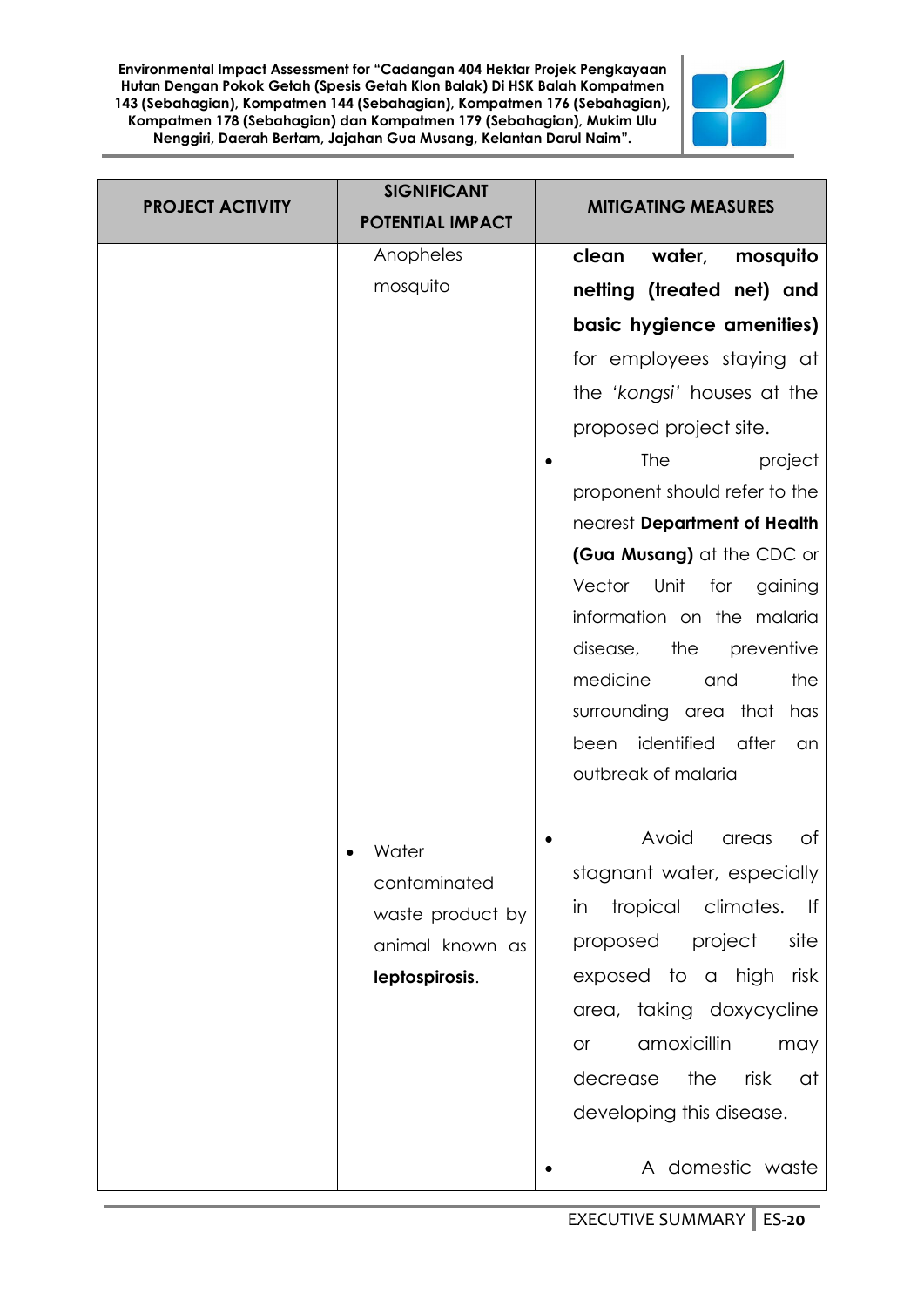

| <b>PROJECT ACTIVITY</b> | <b>SIGNIFICANT</b><br><b>POTENTIAL IMPACT</b> | <b>MITIGATING MEASURES</b>   |
|-------------------------|-----------------------------------------------|------------------------------|
|                         |                                               | disposal system is capable   |
|                         |                                               | Оf<br>ensuring<br>proper     |
|                         |                                               | disposal, prevention<br>- of |
|                         |                                               | rodents<br>scavenging<br>by  |
|                         |                                               | and other scavenging.        |
|                         |                                               |                              |

# **7.0 POTENTIAL IMPACTS & MITIGATION MEASURES DURING OPERATION PHASE**

| <b>ACTIVITY</b>    | SIGNIFICANT ENVIRONMENTAL                                    | <b>MITIGATING MEASURES</b>       |
|--------------------|--------------------------------------------------------------|----------------------------------|
| <b>OPERATIONAL</b> | <b>IMPACT</b>                                                |                                  |
| <b>PHASE</b>       |                                                              |                                  |
| Soil Erosion       | In<br>early<br>stages<br>of<br>the<br>$\bullet$<br>$\bullet$ | Terraces, ground cover and       |
|                    | operations<br>phase,<br>earth                                | silt pits along the roads and    |
|                    | movements such as slope                                      | in the fields where erosion is   |
|                    | failure, collapse of terraces                                | likely<br>happen<br>shall<br>be  |
|                    | on steep slopes, etc. could                                  | maintained regularly. <b>Re-</b> |
|                    | occur and result in erosion                                  | planting ground cover at         |
|                    | sedimentation<br>and                                         | the<br>barren<br>is<br>area      |
|                    | problems.                                                    | recommended to prevent           |
|                    | Uncovered land                                               | soil erosion.                    |
|                    | erosion<br>Soil<br>and                                       | Maintain riparian reserves       |
|                    | sedimentation                                                | watercourses<br>along            |
|                    |                                                              | populated by native species      |
|                    |                                                              | as buffers to trap eroded        |
|                    |                                                              | material from being carried      |
|                    |                                                              | away by runoff to enter the      |
|                    |                                                              | water bodies. Plant native       |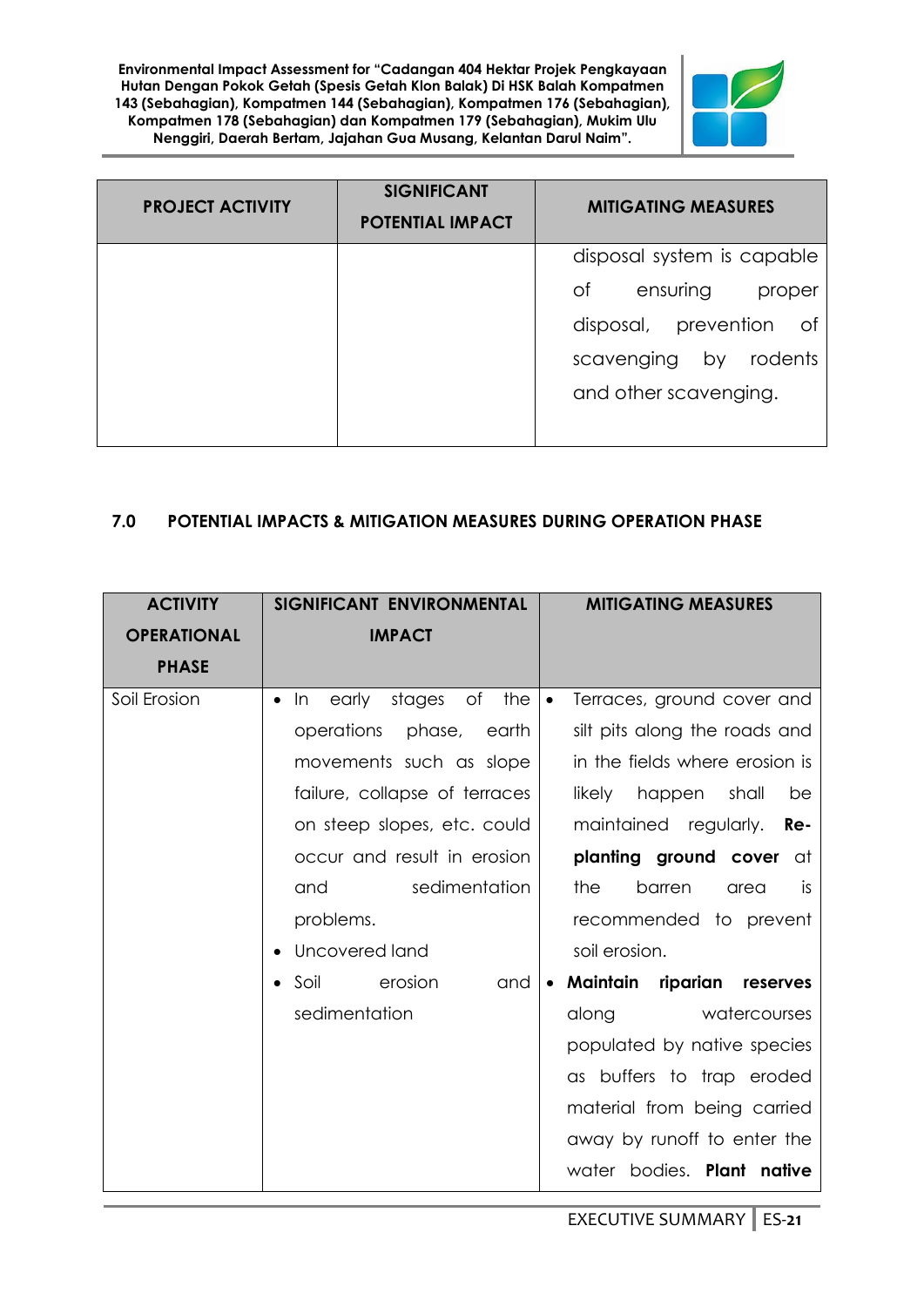

| <b>ACTIVITY</b>    | SIGNIFICANT ENVIRONMENTAL         | <b>MITIGATING MEASURES</b>               |
|--------------------|-----------------------------------|------------------------------------------|
| <b>OPERATIONAL</b> | <b>IMPACT</b>                     |                                          |
| <b>PHASE</b>       |                                   |                                          |
|                    |                                   | species<br>where<br>they<br>are          |
|                    |                                   | absent.                                  |
|                    |                                   | ESCP<br><b>The</b><br>tools shall<br>be  |
|                    |                                   | maintained regularly.                    |
|                    |                                   | The sediments trap shall be<br>$\bullet$ |
|                    |                                   | excavated and deposited to               |
|                    |                                   | suitable area.                           |
|                    |                                   | Maintained riparian reserves             |
|                    |                                   | along watercourses;                      |
|                    |                                   | Apply pruned fronds and                  |
|                    |                                   | Empty Fruit Bunches (EFB) as             |
|                    |                                   | mulching material.                       |
|                    |                                   | Stacked the pruned fronds<br>$\bullet$   |
|                    |                                   | across slopes.                           |
|                    |                                   | Planting leguminous crop to              |
|                    |                                   | cover the expose area.                   |
| Waste              | • Solid waste                     | • Zero burning method will be            |
| Management         | Solid<br>waste will be<br>$\circ$ | established on the proposed              |
|                    | generated<br>the<br>by            | project site.                            |
|                    | workers.                          | Appropriate containers and               |
|                    | <b>Biomass waste</b>              | waste<br>bins<br>should<br>be            |
|                    | Vegetative<br>waste<br>$\circ$    | provided<br>at<br>appropriate            |
|                    | field<br>the<br>from              | places.                                  |
|                    | maintenance                       | The contractors shall notify             |
|                    | activity.                         | the workers not to burn the              |
|                    | Scheduled waste                   | solid waste.                             |
|                    | Heavy vehicles and<br>$\circ$     | Scheduled waste must be<br>$\bullet$     |
|                    | machinery will emit               | prohibited from being thrown             |
|                    | the lubrication oil.              | into the rivers.                         |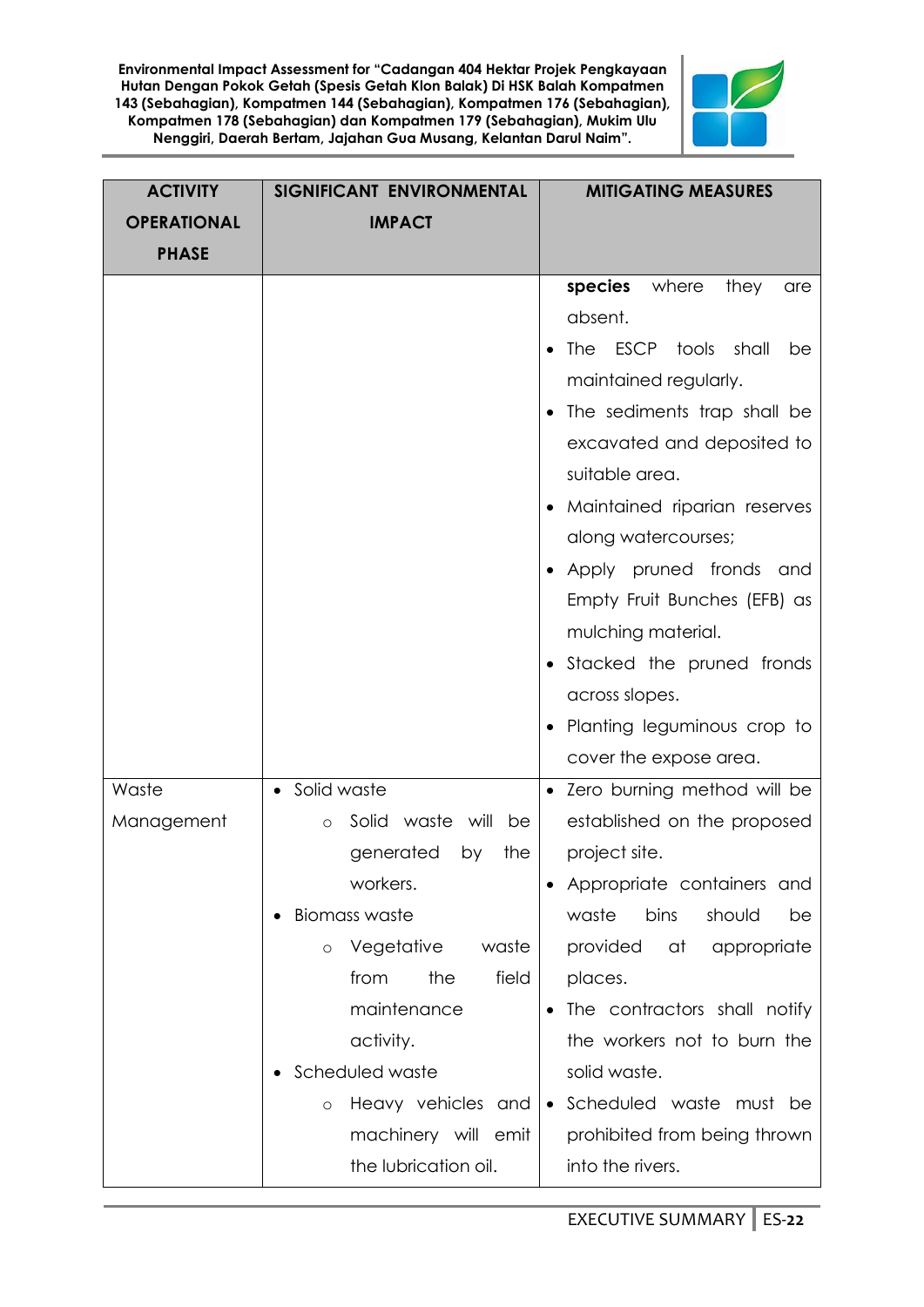

| <b>ACTIVITY</b>    | SIGNIFICANT ENVIRONMENTAL                                                                                                                                               | <b>MITIGATING MEASURES</b>                                                                                                                                                                                                                                                                                                                                                                                                                                                                                                                                                                                                                               |
|--------------------|-------------------------------------------------------------------------------------------------------------------------------------------------------------------------|----------------------------------------------------------------------------------------------------------------------------------------------------------------------------------------------------------------------------------------------------------------------------------------------------------------------------------------------------------------------------------------------------------------------------------------------------------------------------------------------------------------------------------------------------------------------------------------------------------------------------------------------------------|
| <b>OPERATIONAL</b> | <b>IMPACT</b>                                                                                                                                                           |                                                                                                                                                                                                                                                                                                                                                                                                                                                                                                                                                                                                                                                          |
| <b>PHASE</b>       |                                                                                                                                                                         |                                                                                                                                                                                                                                                                                                                                                                                                                                                                                                                                                                                                                                                          |
|                    | • Sewage.<br>Improper<br>treatment<br>$\circ$<br>of sewage will result<br>elevated<br>in<br><b>BOD</b><br>and<br>microbiological<br>contents<br>of<br>the<br>waterways. | A proper container must be<br>selected<br>to<br>store<br>the<br>scheduled waste.<br>$COD,   \bullet$ The containers shall<br>label<br>properly according to the<br>type of waste.<br>The scheduled waste shall be<br>$\bullet$<br>disposed<br>at<br>the<br>license<br>premise.<br>Remaining<br>fertilizer<br>and<br>chemical container need to<br>before<br>clean<br>they<br>are<br>disposed.<br><b>The</b><br>system<br>sewerage<br>the<br>provided<br>during<br>construction phase shall be<br>maintained regularly.<br>component<br>All<br>the<br>Оf<br>treatment<br>sewage<br>system<br>must be ensuring in a good<br>working condition at all time. |
| Water Pollution    | Overuse of agrochemicals<br>$\bullet$<br>and fertilizers can result in                                                                                                  | • A proper storage facility must<br>built<br>to<br>store<br>be                                                                                                                                                                                                                                                                                                                                                                                                                                                                                                                                                                                           |
|                    | water<br>pollution<br>and<br>groundwater                                                                                                                                | agrochemicals and fertilizers.<br>All manuring process must be                                                                                                                                                                                                                                                                                                                                                                                                                                                                                                                                                                                           |
|                    | contamination.                                                                                                                                                          | scheduled<br>avoided<br>and                                                                                                                                                                                                                                                                                                                                                                                                                                                                                                                                                                                                                              |
|                    | Poor maintenance of<br>silt<br>will<br>contribute<br>trap<br>to                                                                                                         | during wet weather and<br>rainy days.                                                                                                                                                                                                                                                                                                                                                                                                                                                                                                                                                                                                                    |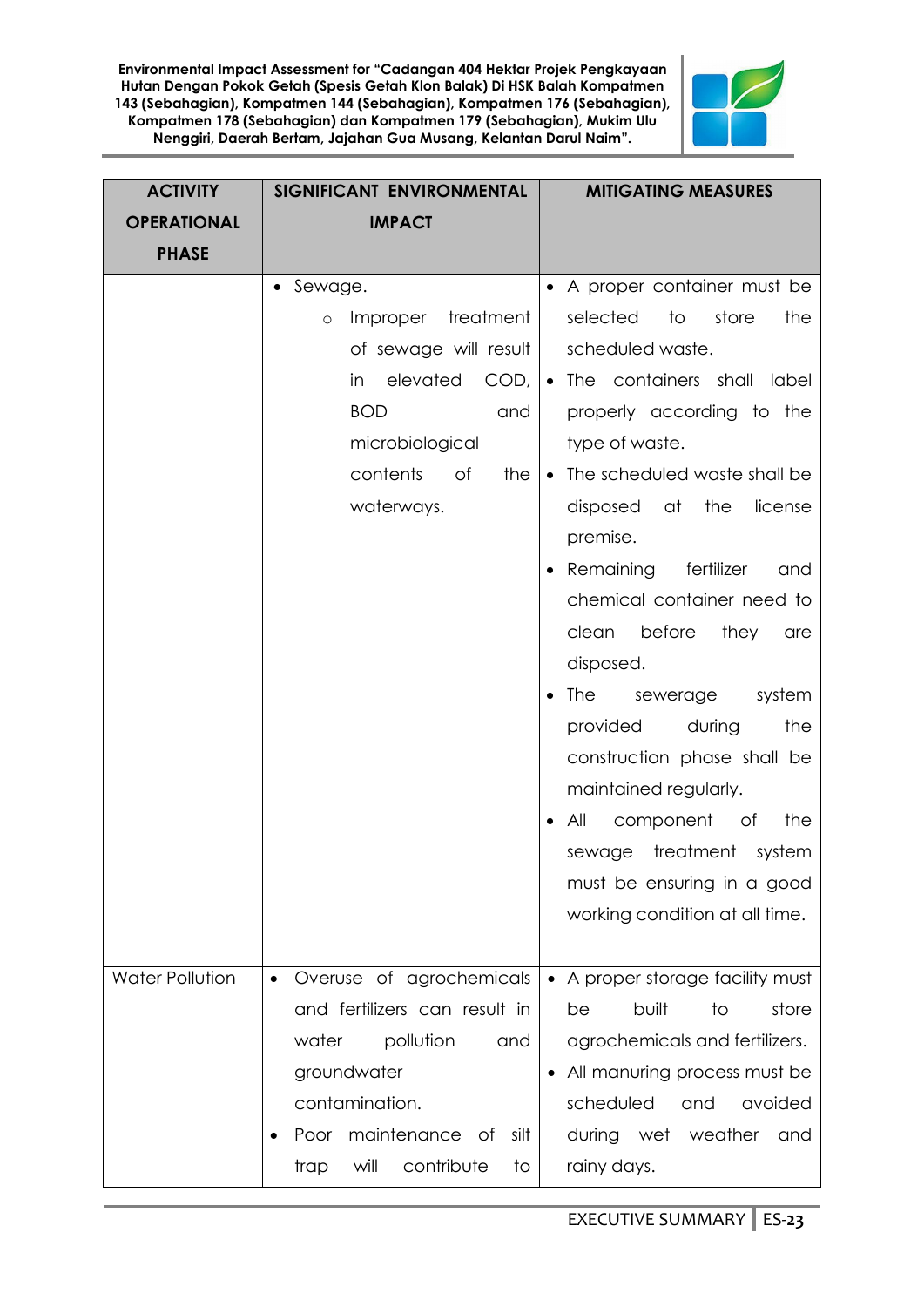

| <b>ACTIVITY</b>        | SIGNIFICANT ENVIRONMENTAL             | <b>MITIGATING MEASURES</b>                     |
|------------------------|---------------------------------------|------------------------------------------------|
| <b>OPERATIONAL</b>     | <b>IMPACT</b>                         |                                                |
| <b>PHASE</b>           |                                       |                                                |
|                        | sedimentation.                        | $\bullet$ Silt<br>shall<br>traps<br>be<br>well |
|                        |                                       | maintained                                     |
|                        |                                       | Circle weeding should be                       |
|                        |                                       | for<br>practices<br>weedicides                 |
|                        |                                       | controls.                                      |
|                        |                                       | Chemicals application only                     |
|                        |                                       | when the outbreak severe.                      |
| Quality<br>Air<br>&    | Movement of vehicles and<br>$\bullet$ | • Keeping a boundary of trees,                 |
| Noise                  | machinery during<br>estate            | if chemical pesticides must                    |
|                        | maintenance<br>is<br>reduced          | be used.                                       |
|                        | and dust dispersion and               | • Workers involved in spraying                 |
|                        | noise emission will not be            | activities must be equipped                    |
|                        | significant.                          | with appropriate protective                    |
|                        |                                       | gears.                                         |
|                        |                                       | Workers must be instructed                     |
|                        |                                       | the<br>proper<br>spraying<br>on                |
|                        |                                       | procedure.                                     |
|                        |                                       | Chemicals used<br>must<br>be                   |
|                        |                                       | registered under Pesticides<br>Act 1974.       |
|                        |                                       | The schedule of spraying                       |
|                        |                                       | must be monitored closely.                     |
|                        |                                       | Biological control measures                    |
|                        |                                       | shall be adopted whenever                      |
|                        |                                       | possible.                                      |
| <b>Flora and Fauna</b> | Flora                                 | Flora                                          |
|                        |                                       |                                                |
|                        | No significant impact on              | • No specific control measures                 |
|                        | fauna<br>during<br>operational        | suggested.                                     |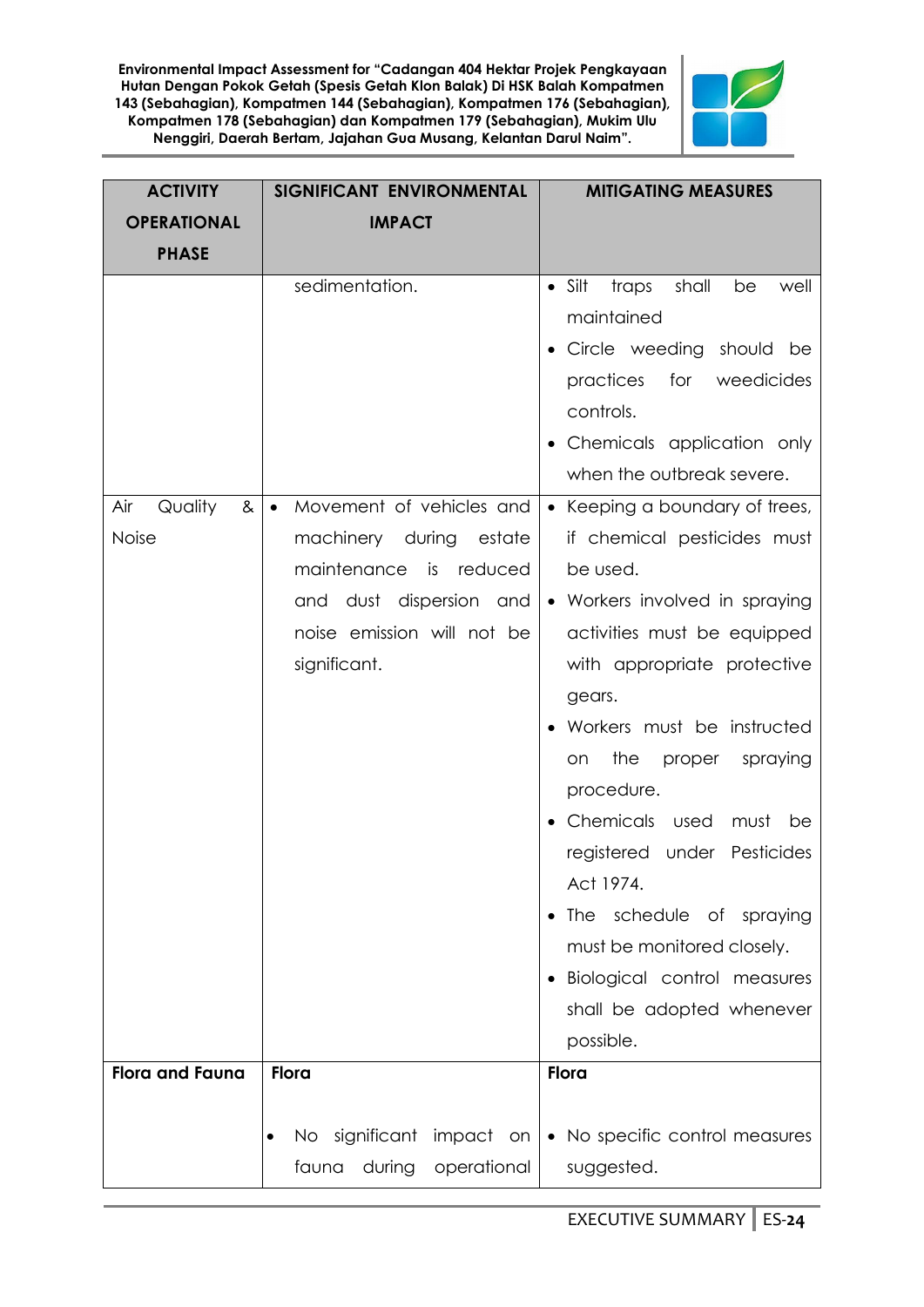

| <b>ACTIVITY</b>    | SIGNIFICANT ENVIRONMENTAL                                          | <b>MITIGATING MEASURES</b>                       |
|--------------------|--------------------------------------------------------------------|--------------------------------------------------|
| <b>OPERATIONAL</b> | <b>IMPACT</b>                                                      |                                                  |
| <b>PHASE</b>       |                                                                    |                                                  |
|                    | phase.                                                             |                                                  |
|                    |                                                                    |                                                  |
|                    | Fauna                                                              | Fauna                                            |
|                    |                                                                    |                                                  |
|                    | There will be a minor loss of<br>$\bullet$                         | Prohibition of Wildlife Poaching                 |
|                    | mobile<br>animal,<br>the<br>less<br>especially reptiles during the | and Trapping<br>• Warning post shall be placed   |
|                    | land clearing phase carried                                        | at suitable location.                            |
|                    | out.                                                               | • A guard patrol shall be held                   |
|                    | Accessibility and visibility of<br>$\bullet$                       | 24 hours.                                        |
|                    | poachers<br>will<br>ultimately                                     | • Information of illegal hunting                 |
|                    | increase the bird hunting                                          | shall be reported to DWNP.                       |
|                    | and trapping because they                                          |                                                  |
|                    | can easily get access to the                                       | Maintenance of<br><b>Ditch</b><br>and            |
|                    | certain places towards the                                         | <b>Electric Fence</b>                            |
|                    | forest area.                                                       | • Animal ditch and electric                      |
|                    |                                                                    |                                                  |
|                    | Wildlife-Human conflict due<br>$\bullet$                           | fence at the perimeter shall                     |
|                    | to insufficient food sources                                       | be maintained.                                   |
|                    | might trigger them to seek                                         |                                                  |
|                    | food in nearby estate or <b>Encourage Bird Diversity</b>           |                                                  |
|                    | villages.                                                          | • Plant native flowering<br>and                  |
|                    |                                                                    | fruit-bearing trees.                             |
|                    |                                                                    | • Allow unplanted area such as                   |
|                    |                                                                    | steep land to remain or revert                   |
|                    |                                                                    | to natural state.                                |
|                    |                                                                    | Improve water quality<br>in                      |
|                    |                                                                    | waterways.                                       |
|                    |                                                                    | • Apply moderate or reduce<br>agrochemicals use. |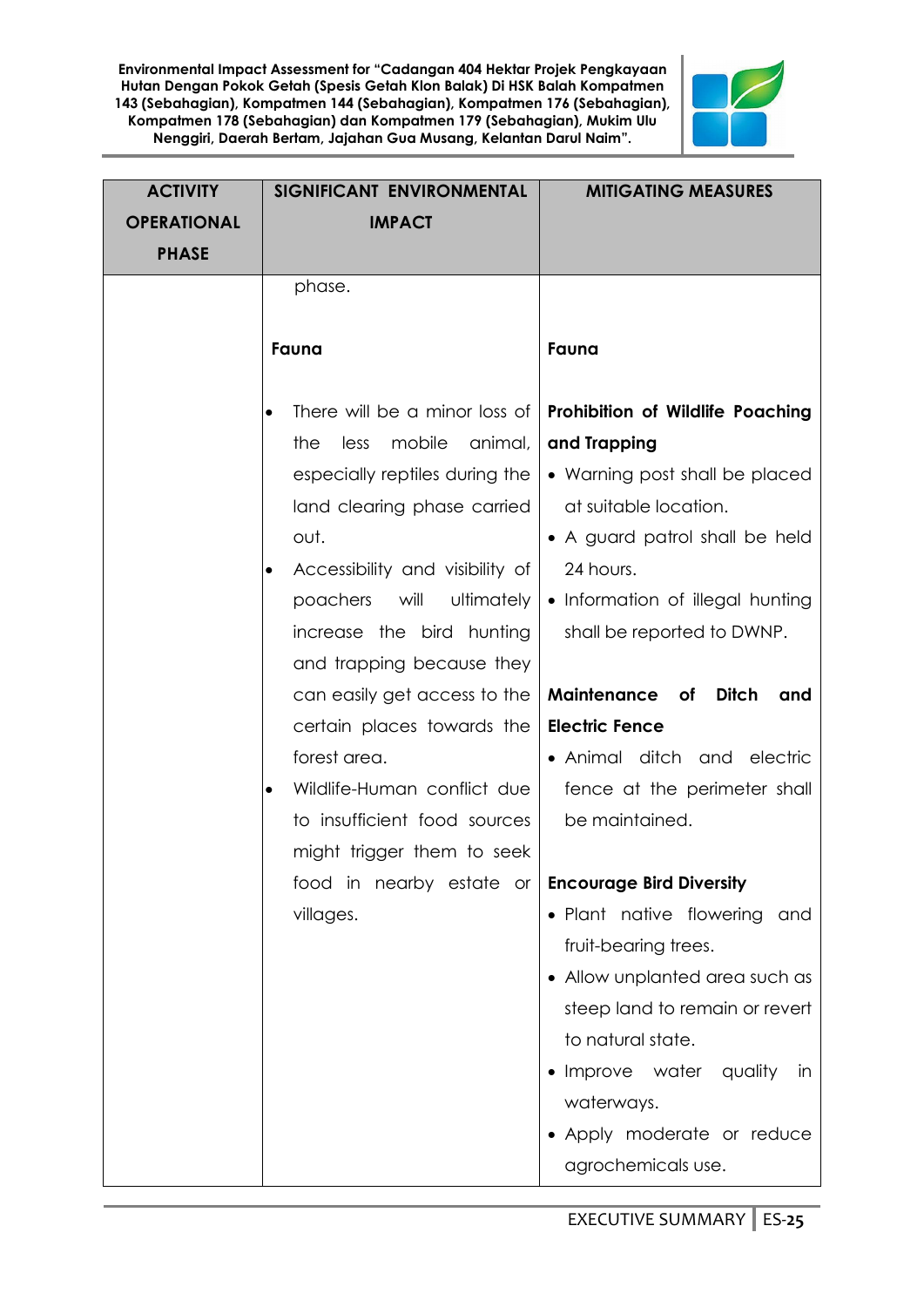

| <b>ACTIVITY</b>                 | SIGNIFICANT ENVIRONMENTAL                                                                                                                                                                                                                                                                  | <b>MITIGATING MEASURES</b>                                                                                                                                                                                                                                                                                                                                                                                                                                                                                                                                                                                                                                                  |
|---------------------------------|--------------------------------------------------------------------------------------------------------------------------------------------------------------------------------------------------------------------------------------------------------------------------------------------|-----------------------------------------------------------------------------------------------------------------------------------------------------------------------------------------------------------------------------------------------------------------------------------------------------------------------------------------------------------------------------------------------------------------------------------------------------------------------------------------------------------------------------------------------------------------------------------------------------------------------------------------------------------------------------|
| <b>OPERATIONAL</b>              | <b>IMPACT</b>                                                                                                                                                                                                                                                                              |                                                                                                                                                                                                                                                                                                                                                                                                                                                                                                                                                                                                                                                                             |
| <b>PHASE</b>                    |                                                                                                                                                                                                                                                                                            |                                                                                                                                                                                                                                                                                                                                                                                                                                                                                                                                                                                                                                                                             |
| Socio Economic                  | Positive<br>impact<br>on<br>employment opportunities<br>Regional<br>economic-<br>contribute to the national<br>income<br>and<br>regional<br>economy.<br>Employment opportunities.                                                                                                          |                                                                                                                                                                                                                                                                                                                                                                                                                                                                                                                                                                                                                                                                             |
| Abandonment &<br>Rehabilitation | Project abandonment can<br>$\bullet$<br>occur at any stage of the<br>project, which may due to<br>down<br>turn of<br>the<br>the<br>nation's economy, social<br>acceptability of the project<br>the<br>in<br>community,<br><b>or</b><br>unforeseen<br>management<br>and technical problems. | Project<br>proponent<br>must<br>$\bullet$<br>endeavour to vacant<br>the<br>project<br>site<br>in<br>an<br>environmentally responsible<br>and<br>manner<br>prepare<br>a<br>Project Abandonment Plan<br>the<br>main<br>stages<br>for<br>Оf<br>development.<br>All abandoned sites must be<br>properly fenced off.<br>Installed warning signs<br>to<br>prevent unauthorized entry.<br>All vehicles involved in the<br>project development must<br>be taken out of the sites.<br>environmental<br>control<br>All<br>$\bullet$<br>measures must be initiated.<br>Provide regular inspection of<br>the sites and take necessary<br>their<br>measures<br>to<br>ensure<br>sanctity. |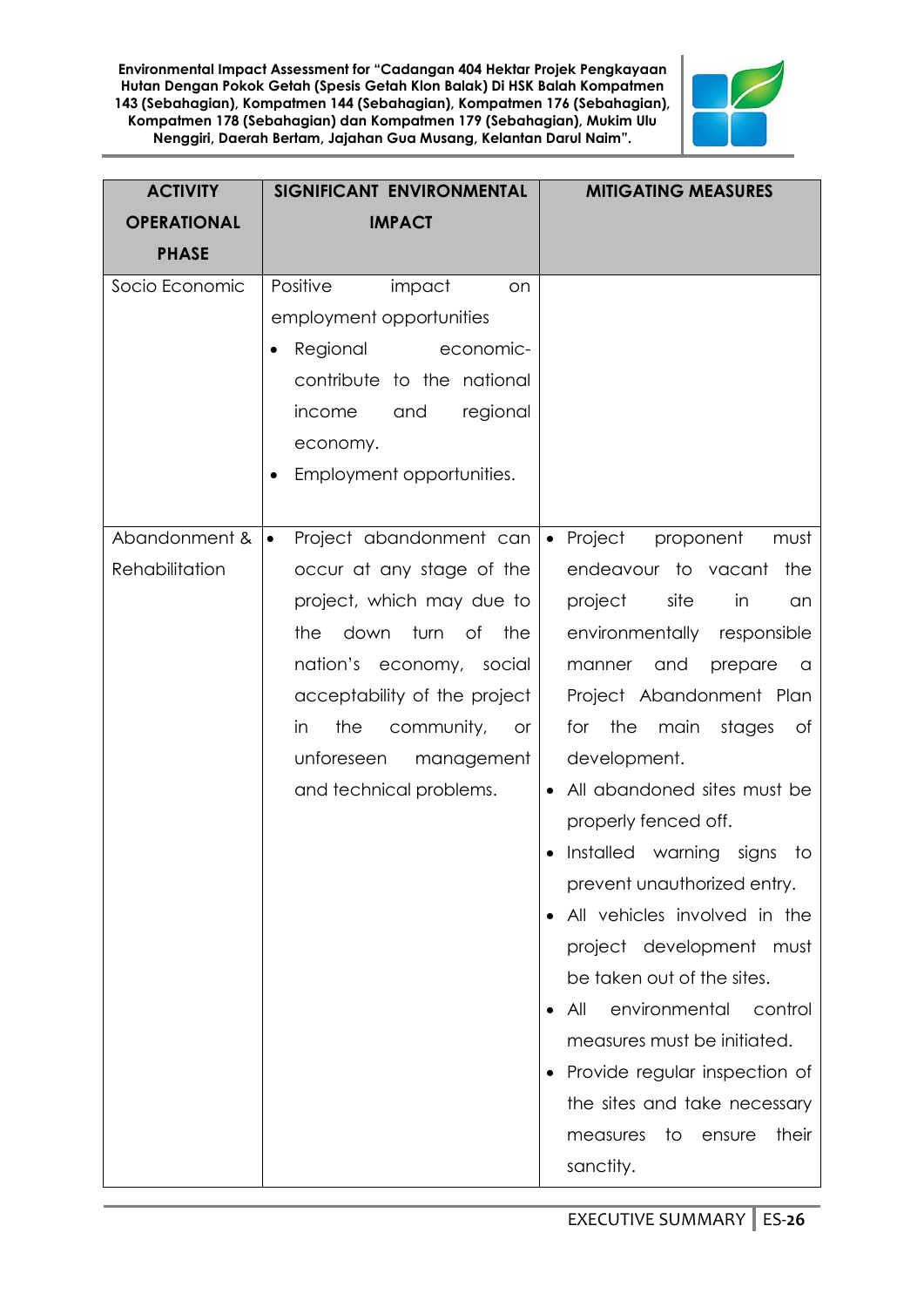

#### **8.0 RESIDUAL IMPACTS**

Despite the mitigation measures suggested against soil erosion, sediment pollution and contamination of water by runoffs, some forms of water pollution may still occur due to carelessness and negligence, unforeseen circumstance or beyond the control of the oil palm plantation management. The water quality of natural water bodies in and adjacent to the project site may therefore be degraded. The significance of these residual impacts would partially depend on the degree of compliance by the initiator to the mitigation measures proposed.

Impacts due to localized loss of flora and fauna during the plantation stages would not be significant because the species detected within the proposed site could be found in similar habitats elsewhere in Malaysia. However, zero burning shall be practiced to minimize such impacts. If all the suggested measures were incorporated into the development plan, residual impacts as mentioned above would be minor and less threatening.

#### **9.0 ENVIRONMENTAL MANAGEMENT PLAN (EMP)**

Issues identified to have a significant impacts and may arise along the entire development could be addressed by the Environmental Management Plan (EMP). The EMP has been designed to ensure appropriate measures are taken to handle significant impact issues that most likely to arise throughout the whole development stages. In order to achieve the EMP target, thus the environmental specifications or recommendations are made.

It comprises a structured plan for the mitigation measures of predicted environmental impacts, Environmental Monitoring Program, Environmental Audit and remedial action. To ensure that control measures are implemented effectively in terms of time and place, the EMP can be developed in conjunction with the planning and coordination of construction work. The EMP will be applicable to all the labour and site office staff who works in the project site.